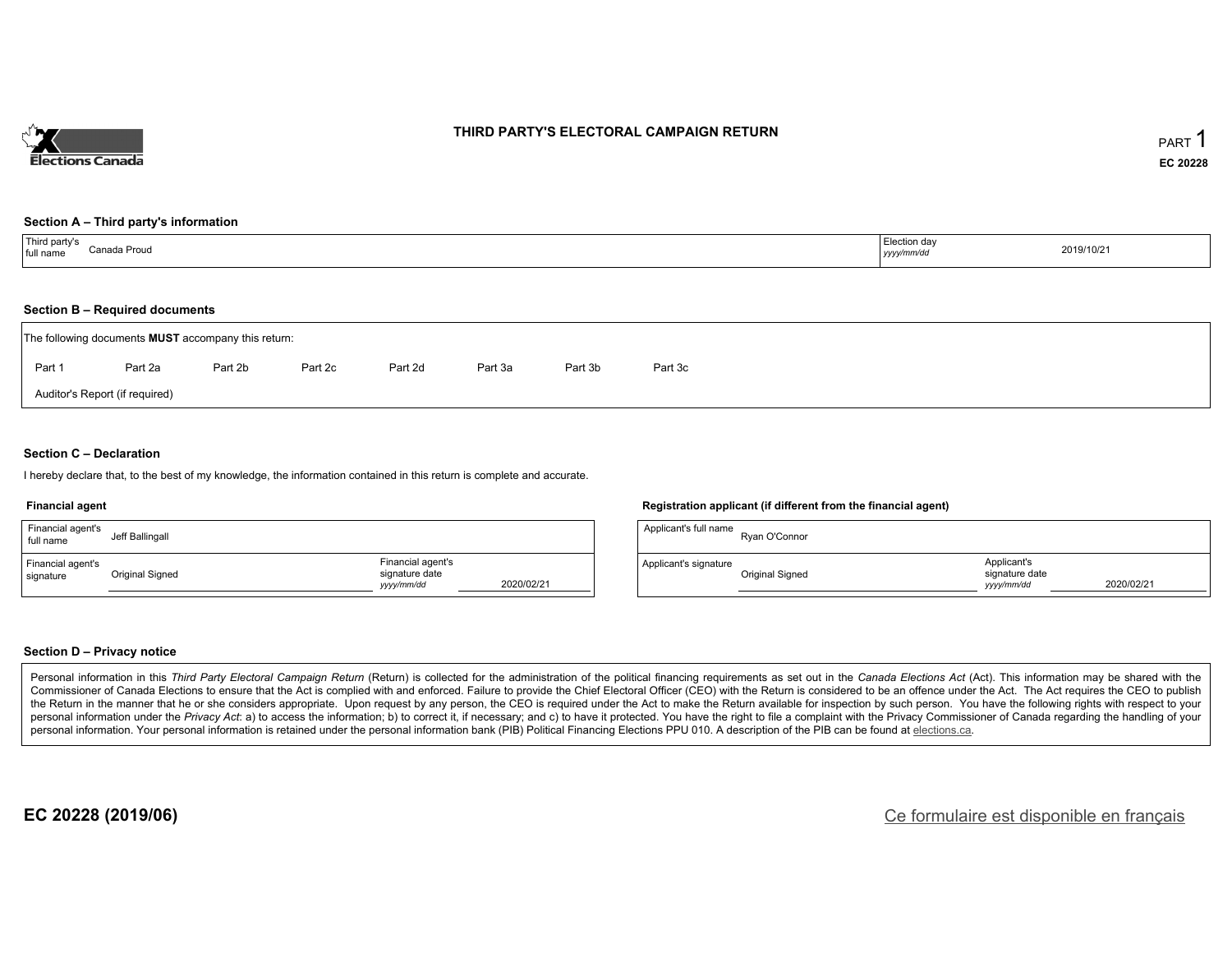

| No.                                           | Full name                                              | <b>Street</b><br>no. | <b>Street</b> | Apt. | City         | Prov./<br>Terr. | Postal<br>code | Date<br>received<br>yyyy/mm/dd                                                    | Individual | <b>Business /</b><br>Commercial<br>organization | Government | <b>Trade union</b> | Corporation<br>without share<br>capital | Unincorporated<br>organization or<br>association |
|-----------------------------------------------|--------------------------------------------------------|----------------------|---------------|------|--------------|-----------------|----------------|-----------------------------------------------------------------------------------|------------|-------------------------------------------------|------------|--------------------|-----------------------------------------|--------------------------------------------------|
|                                               |                                                        |                      |               |      |              |                 |                |                                                                                   | \$         | s.                                              | -\$        | -\$                | \$                                      | \$                                               |
| $\overline{1}$                                | <b>Graham Green</b>                                    |                      |               |      | Calgary      | AB              | T3G4V8         | 2019/09/27                                                                        | 205.00     |                                                 |            |                    |                                         |                                                  |
| $\overline{2}$                                | Ed Sollbach                                            |                      |               |      | Toronto      | ON              | M5E1Z9         | 2019/10/12                                                                        | 211.01     |                                                 |            |                    |                                         |                                                  |
| 3                                             | Toomas Loo                                             |                      |               |      | North York   | ON              | M4A1M9         | 2019/09/19                                                                        | 217.68     |                                                 |            |                    |                                         |                                                  |
| $\overline{4}$                                | James Kay                                              |                      |               |      | Calgary      | AB              | T2T1G2         | 2019/09/29                                                                        | 225.00     |                                                 |            |                    |                                         |                                                  |
| 5                                             | Allan Brown                                            |                      |               |      | Edmonton     | AB              | T6W0J7         | 2019/09/30                                                                        | 225.00     |                                                 |            |                    |                                         |                                                  |
| 6                                             | Darren deLean                                          |                      |               |      | Milton       | ON              | L9T4P8         | 2019/09/24                                                                        | 250.00     |                                                 |            |                    |                                         |                                                  |
| $\overline{7}$                                | Ken Murton                                             |                      |               |      | Mono         | ON              | L9W4B1         | 2019/09/28                                                                        | 250.00     |                                                 |            |                    |                                         |                                                  |
| 8                                             | David Blackwood                                        |                      |               |      | Barrie       | ON              | L4N9Y1         | 2019/08/12                                                                        | 250.00     |                                                 |            |                    |                                         |                                                  |
|                                               | 9 Tom O'Malley                                         |                      |               |      | Newmarket    | ON              | L3Y2C8         | 2019/08/12                                                                        | 350.00     |                                                 |            |                    |                                         |                                                  |
|                                               | 10 Stacey Wempa                                        |                      |               |      | Estevan      | <b>SK</b>       | S4A2A3         | 2019/08/12                                                                        | 250.00     |                                                 |            |                    |                                         |                                                  |
|                                               | 11 Larry McAuliffe                                     |                      |               |      | <b>Cavan</b> | ON              | L0A1C0         | 2019/06/15                                                                        | 250.00     |                                                 |            |                    |                                         |                                                  |
|                                               | 12 Derek Stimson                                       |                      |               |      | Lethbridge   | AB              | T1J4P8         | 2019/08/13                                                                        | 250.00     |                                                 |            |                    |                                         |                                                  |
|                                               | 13 Andrew Ruhland                                      |                      |               |      | Calgary      | AB              | T3G5G2         | 2019/08/13                                                                        | 250.00     |                                                 |            |                    |                                         |                                                  |
|                                               | 14 Glen Bridarolli                                     |                      |               |      | Calgary      | AB              | T3C2Z1         | 2019/06/15                                                                        | 250.00     |                                                 |            |                    |                                         |                                                  |
|                                               |                                                        |                      |               |      |              |                 |                | Totals carried forward from previous page \$                                      |            |                                                 |            |                    |                                         |                                                  |
|                                               |                                                        |                      |               |      |              |                 |                | Total amount of monetary contributions by contributors who gave over \$200 (A)    |            |                                                 |            |                    |                                         |                                                  |
|                                               |                                                        |                      |               |      |              |                 |                | Number of contributors who gave over \$200                                        |            |                                                 |            |                    |                                         |                                                  |
|                                               |                                                        |                      |               |      |              |                 |                | Total amount of monetary contributions by contributors who gave \$200 or less (B) |            |                                                 |            |                    |                                         |                                                  |
| Number of contributors who gave \$200 or less |                                                        |                      |               |      |              |                 |                |                                                                                   |            |                                                 |            |                    |                                         |                                                  |
|                                               |                                                        |                      |               |      |              |                 |                | Total amount of all monetary contributions (A+B)                                  |            |                                                 |            |                    |                                         |                                                  |
|                                               | Number of contributors who gave monetary contributions |                      |               |      |              |                 |                |                                                                                   |            |                                                 |            |                    |                                         |                                                  |

| <sup>1</sup> Thiro<br>  part | Canada Proud∶ | ection day<br>yyyy/mm/dd | 2019/10/21 | Page | റെ |  |
|------------------------------|---------------|--------------------------|------------|------|----|--|
|                              |               |                          |            |      |    |  |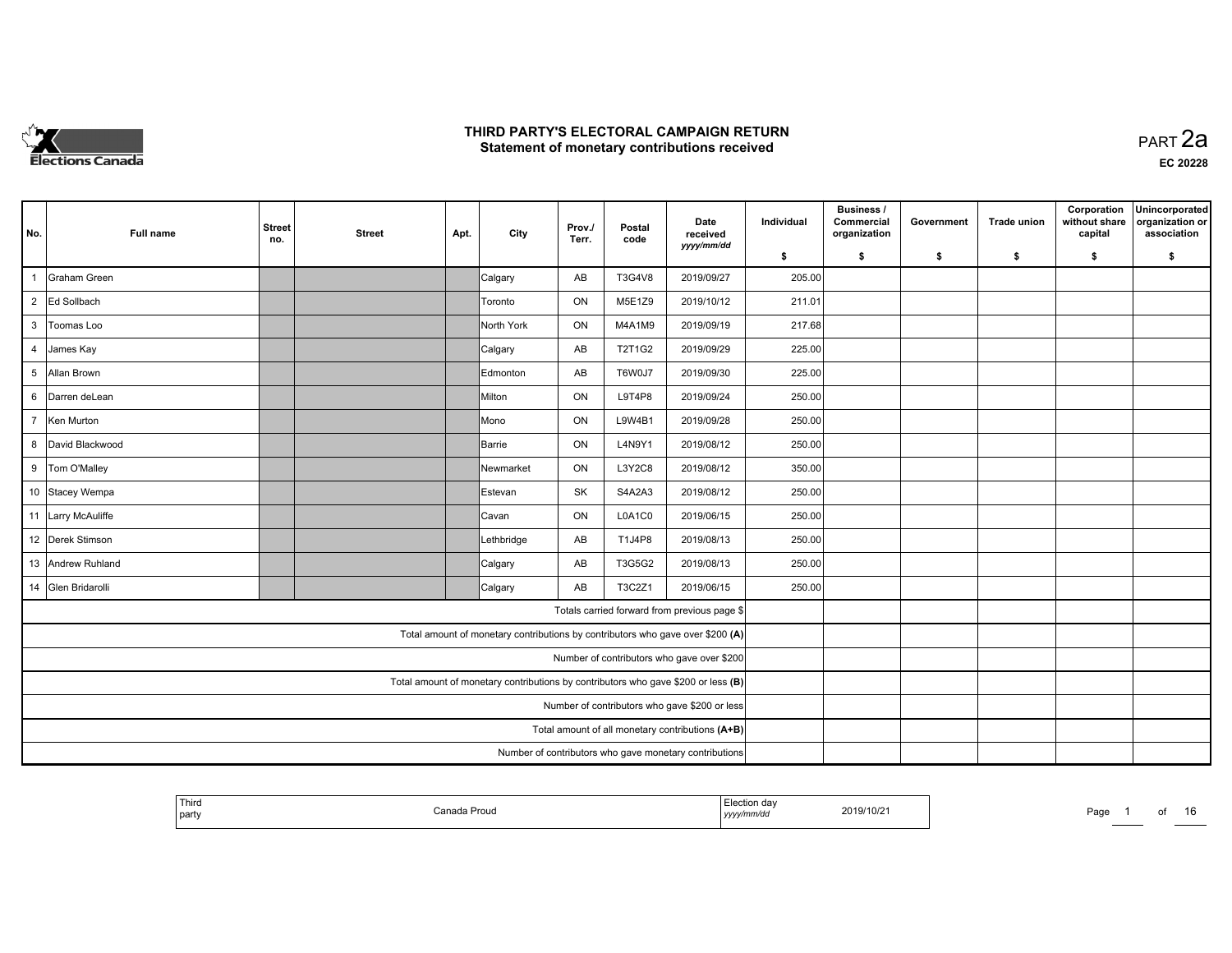

**EC 20228**

| No.                                           | Full name                                              | <b>Street</b><br>no. | <b>Street</b> | Apt. | City                                                                              | Prov./<br>Terr. | Postal<br>code | Date<br>received<br>yyyy/mm/dd                   | Individual | <b>Business /</b><br>Commercial<br>organization | Government | <b>Trade union</b> | Corporation<br>without share<br>capital | Unincorporated<br>organization or<br>association |
|-----------------------------------------------|--------------------------------------------------------|----------------------|---------------|------|-----------------------------------------------------------------------------------|-----------------|----------------|--------------------------------------------------|------------|-------------------------------------------------|------------|--------------------|-----------------------------------------|--------------------------------------------------|
|                                               |                                                        |                      |               |      |                                                                                   |                 |                |                                                  | \$         | s.                                              | -\$        | -\$                | \$                                      | \$                                               |
|                                               | 15 Nicholas Elworthy                                   |                      |               |      | Scarborough                                                                       | ON              | M1S0K5         | 2019/08/17                                       | 250.00     |                                                 |            |                    |                                         |                                                  |
|                                               | 16 Norm Reed                                           |                      |               |      | Nepean                                                                            | ON              | K2G5N6         | 2019/09/26                                       | 250.00     |                                                 |            |                    |                                         |                                                  |
|                                               | 17 Richard Bradlow                                     |                      |               |      | Toronto                                                                           | ON              | <b>M5N1T5</b>  | 2019/08/29                                       | 250.00     |                                                 |            |                    |                                         |                                                  |
|                                               | 18 Janie Bradley                                       |                      |               |      | Rimbey                                                                            | AB              | T0C2J0         | 2019/09/30                                       | 250.00     |                                                 |            |                    |                                         |                                                  |
|                                               | 19 Warren Feldstein                                    |                      |               |      | Thornhill                                                                         | ON              | L4J8K6         | 2019/08/31                                       | 250.00     |                                                 |            |                    |                                         |                                                  |
|                                               | 20 Randall Kreutz                                      |                      |               |      | Edmonton                                                                          | AB              | <b>T5N3M7</b>  | 2019/08/31                                       | 250.00     |                                                 |            |                    |                                         |                                                  |
|                                               | 21 Steven Buhagier                                     |                      |               |      | Mississauga                                                                       | ON              | L4T2L1         | 2019/09/16                                       | 250.00     |                                                 |            |                    |                                         |                                                  |
|                                               | 22 Michael Mosler                                      |                      |               |      | Mississauga                                                                       | ON              | <b>L5N6V7</b>  | 2019/09/30                                       | 250.00     |                                                 |            |                    |                                         |                                                  |
|                                               | 23 Kurt Rosentreter                                    |                      |               |      | Toronto                                                                           | ON              | M5E1M2         | 2019/09/22                                       | 250.00     |                                                 |            |                    |                                         |                                                  |
|                                               | 24 Gordon Tait                                         |                      |               |      | Calgary                                                                           | AB              | <b>T2S1T7</b>  | 2019/09/25                                       | 250.00     |                                                 |            |                    |                                         |                                                  |
| 25                                            | Irene Nathanail                                        |                      |               |      | Calgary                                                                           | AB              | <b>T2S2T1</b>  | 2026/09/22                                       | 250.00     |                                                 |            |                    |                                         |                                                  |
|                                               | 26 Kevin Mockford                                      |                      |               |      | Sherwood Park                                                                     | AB              | T8B1H5         | 2019/09/27                                       | 250.00     |                                                 |            |                    |                                         |                                                  |
|                                               | 27 Sherri Logel                                        |                      |               |      | Calgary                                                                           | AB              | T3A4T4         | 2019/09/28                                       | 250.00     |                                                 |            |                    |                                         |                                                  |
|                                               | 28 Aubrey Baillie                                      |                      |               |      | Toronto                                                                           | ON              | <b>M4N1A2</b>  | 2019/10/02                                       | 250.00     |                                                 |            |                    |                                         |                                                  |
|                                               |                                                        |                      |               |      |                                                                                   |                 |                | Totals carried forward from previous page \$     | 3,433.69   |                                                 |            |                    |                                         |                                                  |
|                                               |                                                        |                      |               |      | Total amount of monetary contributions by contributors who gave over \$200 (A)    |                 |                |                                                  |            |                                                 |            |                    |                                         |                                                  |
|                                               |                                                        |                      |               |      |                                                                                   |                 |                | Number of contributors who gave over \$200       |            |                                                 |            |                    |                                         |                                                  |
|                                               |                                                        |                      |               |      | Total amount of monetary contributions by contributors who gave \$200 or less (B) |                 |                |                                                  |            |                                                 |            |                    |                                         |                                                  |
| Number of contributors who gave \$200 or less |                                                        |                      |               |      |                                                                                   |                 |                |                                                  |            |                                                 |            |                    |                                         |                                                  |
|                                               |                                                        |                      |               |      |                                                                                   |                 |                | Total amount of all monetary contributions (A+B) |            |                                                 |            |                    |                                         |                                                  |
|                                               | Number of contributors who gave monetary contributions |                      |               |      |                                                                                   |                 |                |                                                  |            |                                                 |            |                    |                                         |                                                  |

| l part | ' Third | Canada<br>da Proud | Election dav<br>.<br>yyyy/mm/dd | 2019/10/21 | Pagu                     |
|--------|---------|--------------------|---------------------------------|------------|--------------------------|
|        |         |                    |                                 |            | $\overline{\phantom{0}}$ |

*yyyy/mm/dd* 2019/10/21 Page <sup>2</sup> of <sup>16</sup>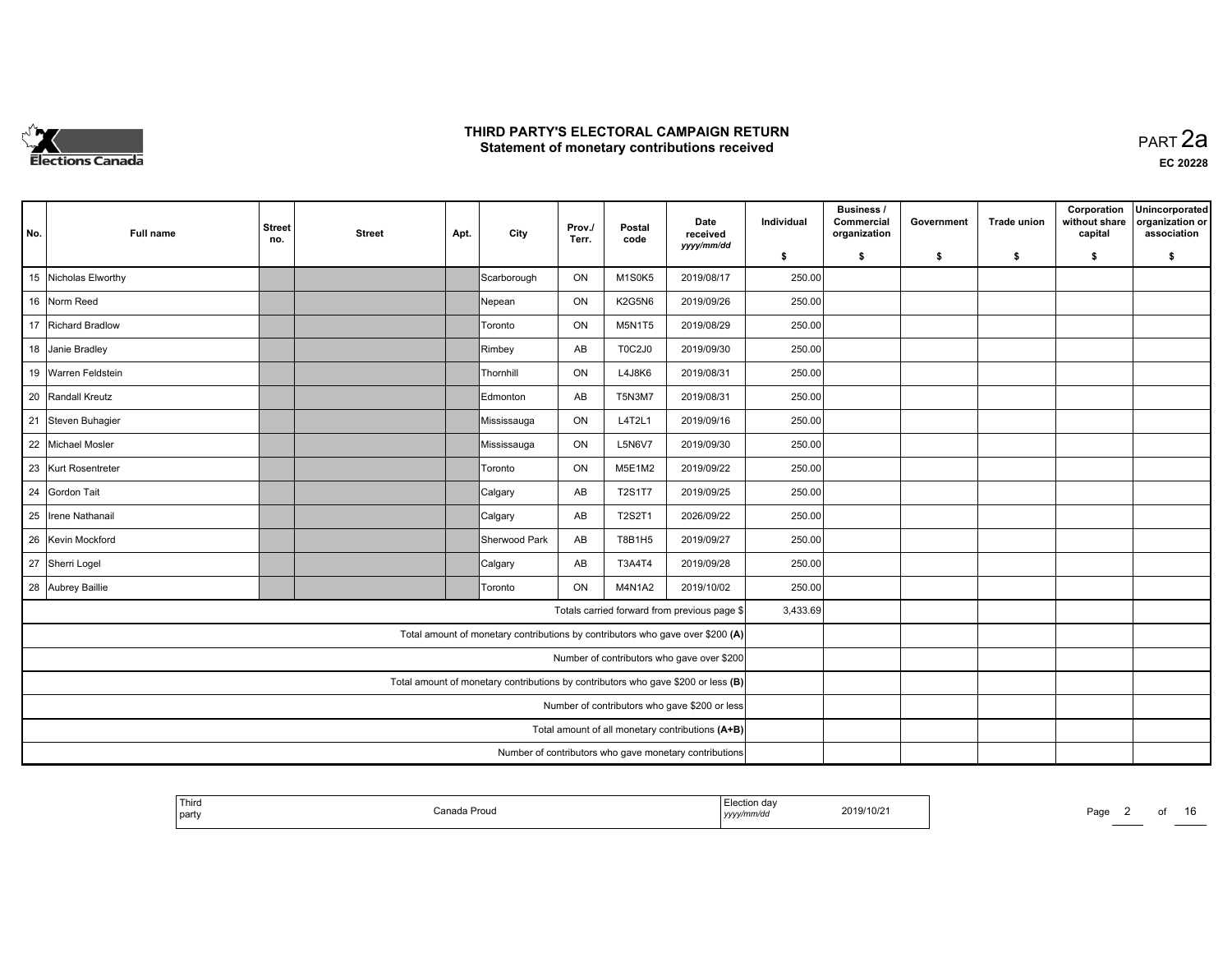

| No.                                           | Full name                                              | <b>Street</b><br>no. | <b>Street</b> | Apt. | City                                                                              | Prov./<br>Terr. | Postal<br>code | Date<br>received<br>yyyy/mm/dd                   | Individual | <b>Business /</b><br>Commercial<br>organization | Government | <b>Trade union</b> | Corporation<br>without share<br>capital | Unincorporated<br>organization or<br>association |
|-----------------------------------------------|--------------------------------------------------------|----------------------|---------------|------|-----------------------------------------------------------------------------------|-----------------|----------------|--------------------------------------------------|------------|-------------------------------------------------|------------|--------------------|-----------------------------------------|--------------------------------------------------|
|                                               |                                                        |                      |               |      |                                                                                   |                 |                |                                                  | \$         | s.                                              | -\$        | -\$                | \$                                      | \$                                               |
| 29                                            | Hank Boschmann                                         |                      |               |      | <b>Winkler</b>                                                                    | MB              | <b>R6W4A9</b>  | 2019/10/02                                       | 250.00     |                                                 |            |                    |                                         |                                                  |
|                                               | 30 John Williams                                       |                      |               |      | Calgary                                                                           | AB              | <b>T2S0M2</b>  | 2019/10/03                                       | 250.00     |                                                 |            |                    |                                         |                                                  |
|                                               | 31 Iris Laura Pierrot                                  |                      |               |      | Calgary                                                                           | AB              | T2P5P6         | 2019/10/03                                       | 250.00     |                                                 |            |                    |                                         |                                                  |
|                                               | 32 Pat Rutledge                                        |                      |               |      | Monitor                                                                           | AB              | <b>T0C2A0</b>  | 2019/10/03                                       | 250.00     |                                                 |            |                    |                                         |                                                  |
|                                               | 33 Michael Diamond                                     |                      |               |      | Toronto                                                                           | ON              | <b>M5R2C2</b>  | 2019/10/03                                       | 250.00     |                                                 |            |                    |                                         |                                                  |
|                                               | 34 G Wesley                                            |                      |               |      | Surrey                                                                            | <b>BC</b>       | V3Z6X2         | 2019/10/03                                       | 250.00     |                                                 |            |                    |                                         |                                                  |
|                                               | 35 Christopher Walden                                  |                      |               |      | Kelowna                                                                           | BC              | <b>V1V1N8</b>  | 2019/10/03                                       | 250.00     |                                                 |            |                    |                                         |                                                  |
|                                               | 36 Brad Munro                                          |                      |               |      | Saskatoon                                                                         | SK              | S7J3Z3         | 2019/10/04                                       | 250.00     |                                                 |            |                    |                                         |                                                  |
|                                               | 37 John Downs                                          |                      |               |      | Etobicoke                                                                         | ON              | M8X2T9         | 2019/10/04                                       | 250.00     |                                                 |            |                    |                                         |                                                  |
|                                               | 38 John Tarrel                                         |                      |               |      | Fredericton                                                                       | <b>NB</b>       | E3B0Y2         | 2019/10/04                                       | 250.00     |                                                 |            |                    |                                         |                                                  |
|                                               | 39 Robert Deane                                        |                      |               |      | Cornox                                                                            | BC              | <b>V9M2S4</b>  | 2019/10/04                                       | 250.00     |                                                 |            |                    |                                         |                                                  |
|                                               | 40 Robert Coleman                                      |                      |               |      | St Albert                                                                         | AB              | T8N7MB         | 2019/10/05                                       | 250.00     |                                                 |            |                    |                                         |                                                  |
|                                               | 41 Fergus Gould                                        |                      |               |      | Toronto                                                                           | ON              | M4N1L4         | 2019/10/07                                       | 250.00     |                                                 |            |                    |                                         |                                                  |
|                                               | 42 James Todd                                          |                      |               |      | <b>West Vancouver</b>                                                             | BC              | V7V1L5         | 2019/10/07                                       | 250.00     |                                                 |            |                    |                                         |                                                  |
|                                               |                                                        |                      |               |      |                                                                                   |                 |                | Totals carried forward from previous page \$     | 6,933.69   |                                                 |            |                    |                                         |                                                  |
|                                               |                                                        |                      |               |      | Total amount of monetary contributions by contributors who gave over \$200 (A)    |                 |                |                                                  |            |                                                 |            |                    |                                         |                                                  |
|                                               |                                                        |                      |               |      |                                                                                   |                 |                | Number of contributors who gave over \$200       |            |                                                 |            |                    |                                         |                                                  |
|                                               |                                                        |                      |               |      | Total amount of monetary contributions by contributors who gave \$200 or less (B) |                 |                |                                                  |            |                                                 |            |                    |                                         |                                                  |
| Number of contributors who gave \$200 or less |                                                        |                      |               |      |                                                                                   |                 |                |                                                  |            |                                                 |            |                    |                                         |                                                  |
|                                               |                                                        |                      |               |      |                                                                                   |                 |                | Total amount of all monetary contributions (A+B) |            |                                                 |            |                    |                                         |                                                  |
|                                               | Number of contributors who gave monetary contributions |                      |               |      |                                                                                   |                 |                |                                                  |            |                                                 |            |                    |                                         |                                                  |

| <sup>1</sup> Third<br>  part | Canada Proud∶ | ection day<br>  yyyy/mm/aa | 2019/10/21 | Page | റെ |  |
|------------------------------|---------------|----------------------------|------------|------|----|--|
|                              |               |                            |            |      |    |  |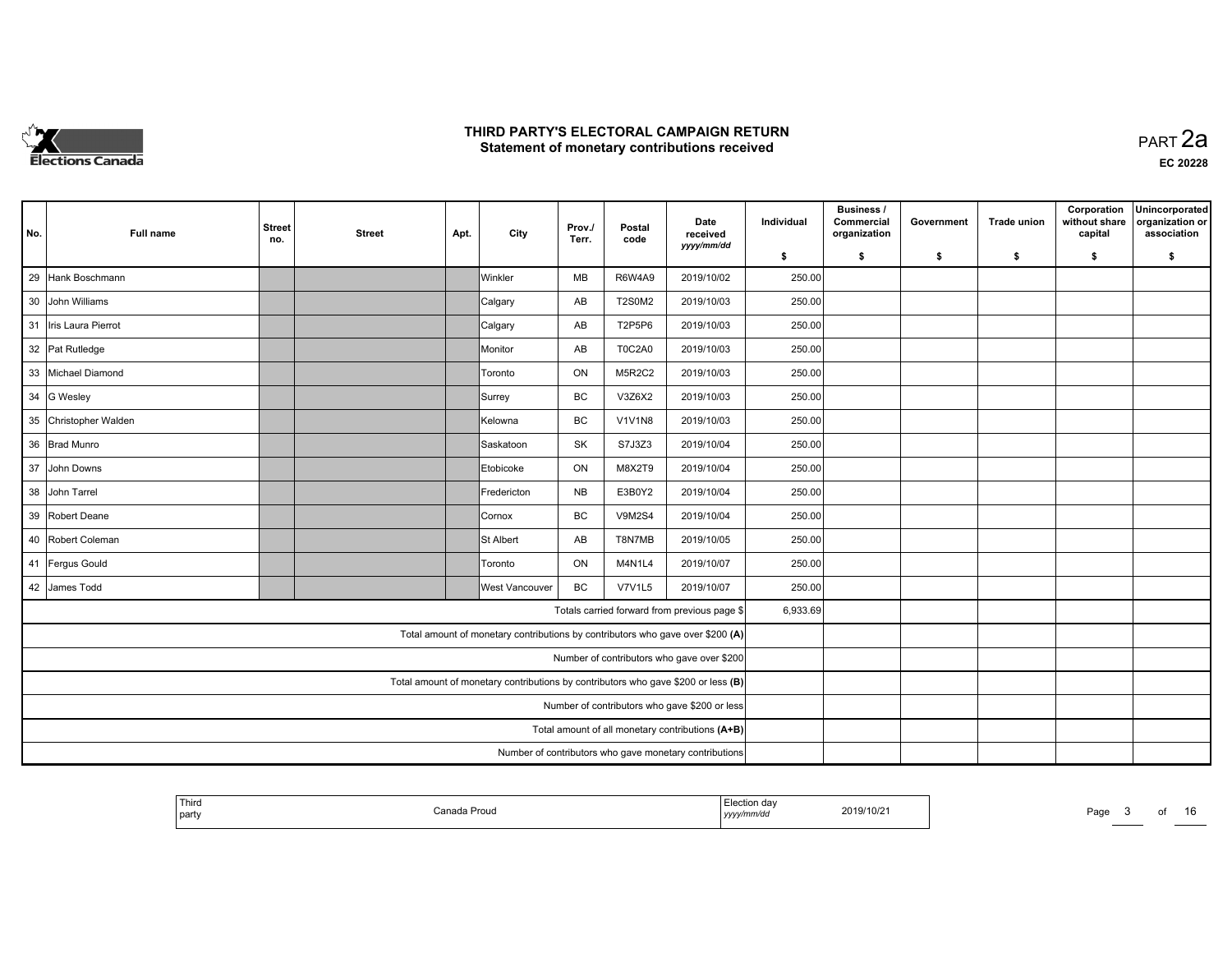

| No.                                           | <b>Full name</b>                                                                                           | <b>Street</b><br>no. | <b>Street</b> | Apt. | City                                                                              | Prov./<br>Terr. | Postal<br>code   | Date<br>received<br>yyyy/mm/dd               | Individual | <b>Business /</b><br>Commercial<br>organization | Government | <b>Trade union</b> | Corporation<br>without share<br>capital | Unincorporated<br>organization or<br>association |
|-----------------------------------------------|------------------------------------------------------------------------------------------------------------|----------------------|---------------|------|-----------------------------------------------------------------------------------|-----------------|------------------|----------------------------------------------|------------|-------------------------------------------------|------------|--------------------|-----------------------------------------|--------------------------------------------------|
|                                               |                                                                                                            |                      |               |      |                                                                                   |                 |                  |                                              | \$         | s.                                              | -\$        | -\$                | \$                                      | \$                                               |
|                                               | 43 Chris Moser                                                                                             |                      |               |      | <b>Waterloo</b>                                                                   | ON              | N2L6A7           | 2019/10/07                                   | 250.00     |                                                 |            |                    |                                         |                                                  |
|                                               | 44 Cameron McVeigh                                                                                         |                      |               |      | Calgary                                                                           | AB              | T3Z2Z4           | 2019/10/08                                   | 250.00     |                                                 |            |                    |                                         |                                                  |
|                                               | 45 Sue Marinovich                                                                                          |                      |               |      | Trenton                                                                           | ON              | <b>K8V1L9</b>    | 2019/10/09                                   | 250.00     |                                                 |            |                    |                                         |                                                  |
|                                               | 46 Kees Winter                                                                                             |                      |               |      | Red Deer                                                                          | AB              | T4P3X3           | 2019/10/09                                   | 250.00     |                                                 |            |                    |                                         |                                                  |
|                                               | 47 Mona Nottveit                                                                                           |                      |               |      | Calgary                                                                           | AB              | T <sub>2</sub> M | 2019/10/03                                   | 250.00     |                                                 |            |                    |                                         |                                                  |
|                                               | 48 Faye Gallant                                                                                            |                      |               |      | Alliston                                                                          | ON              | L9R1V1           | 2019/10/13                                   | 250.00     |                                                 |            |                    |                                         |                                                  |
|                                               | 49 Roderick McLeod                                                                                         |                      |               |      | Calgary                                                                           | AB              | T3J3L1           | 2019/06/27                                   | 250.00     |                                                 |            |                    |                                         |                                                  |
|                                               | 50 Tim O'Connor                                                                                            |                      |               |      | Fenelon falls                                                                     | ON              | K0M1N0           | 2019/06/27                                   | 250.00     |                                                 |            |                    |                                         |                                                  |
|                                               | 51 Rick Shannon                                                                                            |                      |               |      | Calgary                                                                           | AB              | T2T0H6           | 2019/06/28                                   | 250.00     |                                                 |            |                    |                                         |                                                  |
|                                               | 52 Terence Doherty                                                                                         |                      |               |      | Petawawa                                                                          | ON              | K8H2W8           | 2019/06/07                                   | 250.00     |                                                 |            |                    |                                         |                                                  |
|                                               | 53 Wade Becker                                                                                             |                      |               |      | Sylvan Lake                                                                       | AB              | T4S1R6           | 2019/07/15                                   | 250.00     |                                                 |            |                    |                                         |                                                  |
|                                               | 54 Allan Nadler                                                                                            |                      |               |      | Toronto                                                                           | ON              | M5R3T8           | 2019/07/31                                   | 250.00     |                                                 |            |                    |                                         |                                                  |
|                                               | 55 Stuart Black                                                                                            |                      |               |      | East Garafraxa                                                                    | ON              | <b>L9W7A8</b>    | 2019/08/06                                   | 250.00     |                                                 |            |                    |                                         |                                                  |
|                                               | 56 Dick Greenway                                                                                           |                      |               |      | St Thomas                                                                         | ON              | N5P1P4           | 2019/10/07                                   | 250.00     |                                                 |            |                    |                                         |                                                  |
|                                               |                                                                                                            |                      |               |      |                                                                                   |                 |                  | Totals carried forward from previous page \$ | 10,433.69  |                                                 |            |                    |                                         |                                                  |
|                                               |                                                                                                            |                      |               |      | Total amount of monetary contributions by contributors who gave over \$200 (A)    |                 |                  |                                              |            |                                                 |            |                    |                                         |                                                  |
|                                               |                                                                                                            |                      |               |      |                                                                                   |                 |                  | Number of contributors who gave over \$200   |            |                                                 |            |                    |                                         |                                                  |
|                                               |                                                                                                            |                      |               |      | Total amount of monetary contributions by contributors who gave \$200 or less (B) |                 |                  |                                              |            |                                                 |            |                    |                                         |                                                  |
| Number of contributors who gave \$200 or less |                                                                                                            |                      |               |      |                                                                                   |                 |                  |                                              |            |                                                 |            |                    |                                         |                                                  |
|                                               |                                                                                                            |                      |               |      |                                                                                   |                 |                  |                                              |            |                                                 |            |                    |                                         |                                                  |
|                                               | Total amount of all monetary contributions (A+B)<br>Number of contributors who gave monetary contributions |                      |               |      |                                                                                   |                 |                  |                                              |            |                                                 |            |                    |                                         |                                                  |

| 2019/10/21<br>Canada Proud<br>Page<br>റെ<br>$\cdots$<br>  party<br>  yyyy/mm/dd | Third |  | $-$<br>Election day |  |  | . .<br>È<br>___ |
|---------------------------------------------------------------------------------|-------|--|---------------------|--|--|-----------------|
|---------------------------------------------------------------------------------|-------|--|---------------------|--|--|-----------------|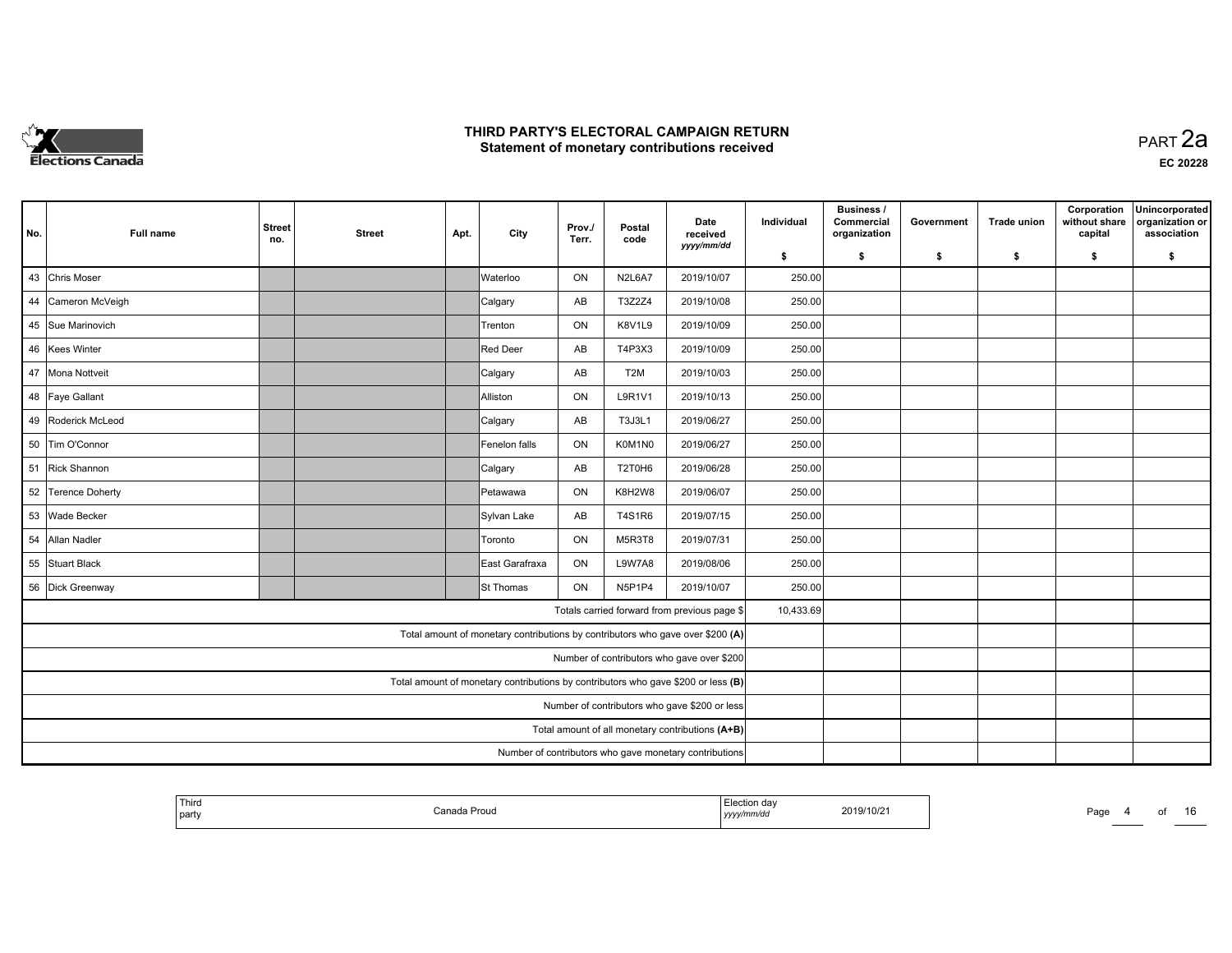

| No.                                              | Full name                                              | <b>Street</b><br>no. | <b>Street</b> | Apt. | City                                                                           | Prov./<br>Terr. | Postal<br>code | Date<br>received<br>yyyy/mm/dd               | Individual | <b>Business /</b><br>Commercial<br>organization | Government | <b>Trade union</b> | Corporation<br>without share<br>capital | Unincorporated<br>organization or<br>association |
|--------------------------------------------------|--------------------------------------------------------|----------------------|---------------|------|--------------------------------------------------------------------------------|-----------------|----------------|----------------------------------------------|------------|-------------------------------------------------|------------|--------------------|-----------------------------------------|--------------------------------------------------|
|                                                  |                                                        |                      |               |      |                                                                                |                 |                |                                              | \$         | s.                                              | -\$        | -\$                | \$                                      | \$                                               |
| 57                                               | Philip Lambert                                         |                      |               |      | Edmonton                                                                       | AB              | <b>T5L1V2</b>  | 2019/10/01                                   | 250.00     |                                                 |            |                    |                                         |                                                  |
|                                                  | 58 Rudolf Schipper                                     |                      |               |      | Aymler                                                                         | ON              | N5H2T9         | 2019/10/04                                   | 250.00     |                                                 |            |                    |                                         |                                                  |
|                                                  | 59 Theodore & Linda Zacks                              |                      |               |      | Vancouver                                                                      | BC              | <b>V6P5W4</b>  | 2019/10/04                                   | 250.00     |                                                 |            |                    |                                         |                                                  |
|                                                  | 60 Chris Rots                                          |                      |               |      | Odessa                                                                         | ON              | K0H2H0         | 2019/10/18                                   | 400.00     |                                                 |            |                    |                                         |                                                  |
|                                                  | 61 Mark Copithorne                                     |                      |               |      | Rocky Mnt Hous                                                                 | AB              | T4T1B1         | 2019/10/15                                   | 250.00     |                                                 |            |                    |                                         |                                                  |
|                                                  | 62 Wayne Anderson                                      |                      |               |      | Winnipeg                                                                       | MB              | <b>R2M4T8</b>  | 2019/10/15                                   | 250.00     |                                                 |            |                    |                                         |                                                  |
|                                                  | 63 Robert Knapp                                        |                      |               |      | Unionville                                                                     | ON              | L3R4A1         | 2019/10/15                                   | 250.00     |                                                 |            |                    |                                         |                                                  |
|                                                  | 64 Daniel Polley                                       |                      |               |      | Calgary                                                                        | AB              | T2T3N3         | 2019/10/15                                   | 250.00     |                                                 |            |                    |                                         |                                                  |
|                                                  | 65 Ron Brenneman                                       |                      |               |      | Calgary                                                                        | AB              | <b>T2S0R4</b>  | 2019/10/16                                   | 250.00     |                                                 |            |                    |                                         |                                                  |
|                                                  | 66 Robert Savoy                                        |                      |               |      | Calgary                                                                        | AB              | T2J2M2         | 2019/10/18                                   | 250.00     |                                                 |            |                    |                                         |                                                  |
| 67                                               | William Saunderson                                     |                      |               |      | Toronto                                                                        | ON              | M4N3C8         | 2019/10/20                                   | 250.00     |                                                 |            |                    |                                         |                                                  |
|                                                  | 68 Hugh O'Brien                                        |                      |               |      | Memramcook                                                                     | <b>NB</b>       | E4K1B4         | 2019/10/20                                   | 250.00     |                                                 |            |                    |                                         |                                                  |
|                                                  | 69 Louis Forseille                                     |                      |               |      | Saskatoon                                                                      | SK              | S7H2E5         | 2019/10/03                                   | 250.00     |                                                 |            |                    |                                         |                                                  |
|                                                  | 70 Glynda Finkbeiner                                   |                      |               |      | Brooks                                                                         | AB              | T1R0N7         | 2019/08/30                                   | 250.90     |                                                 |            |                    |                                         |                                                  |
|                                                  |                                                        |                      |               |      |                                                                                |                 |                | Totals carried forward from previous page \$ | 13,933.69  |                                                 |            |                    |                                         |                                                  |
|                                                  |                                                        |                      |               |      | Total amount of monetary contributions by contributors who gave over \$200 (A) |                 |                |                                              |            |                                                 |            |                    |                                         |                                                  |
|                                                  |                                                        |                      |               |      |                                                                                |                 |                | Number of contributors who gave over \$200   |            |                                                 |            |                    |                                         |                                                  |
|                                                  |                                                        |                      |               |      |                                                                                |                 |                |                                              |            |                                                 |            |                    |                                         |                                                  |
| Number of contributors who gave \$200 or less    |                                                        |                      |               |      |                                                                                |                 |                |                                              |            |                                                 |            |                    |                                         |                                                  |
| Total amount of all monetary contributions (A+B) |                                                        |                      |               |      |                                                                                |                 |                |                                              |            |                                                 |            |                    |                                         |                                                  |
|                                                  | Number of contributors who gave monetary contributions |                      |               |      |                                                                                |                 |                |                                              |            |                                                 |            |                    |                                         |                                                  |

| <b>Contractor Contractor</b><br>Third<br>rion day<br>2019/10/21<br>، صور ۱<br>Canada:<br>roua<br>  part<br>yyyymm/aa | Page<br>റെ |  |
|----------------------------------------------------------------------------------------------------------------------|------------|--|
|----------------------------------------------------------------------------------------------------------------------|------------|--|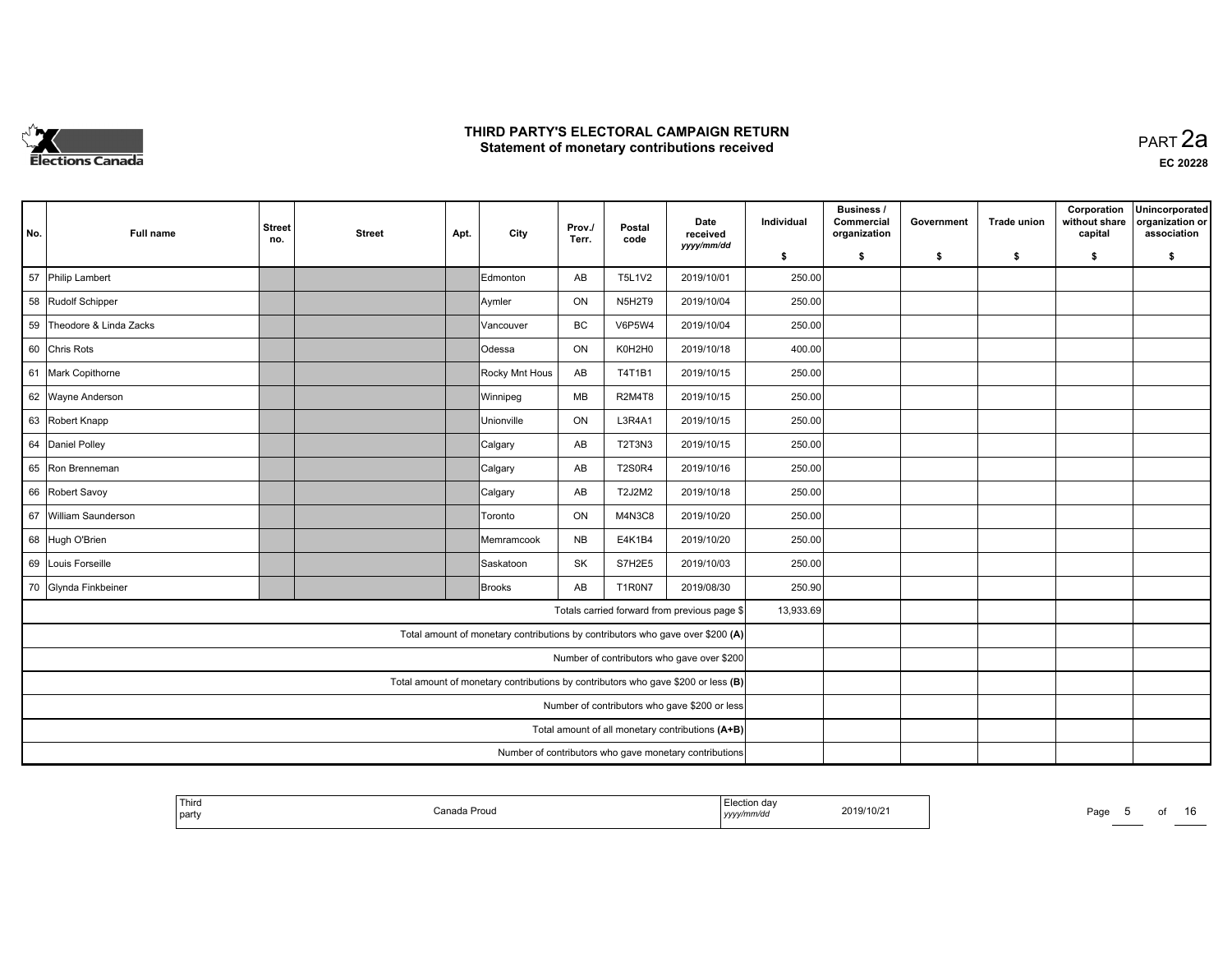

| No.                                              | <b>Full name</b>                                       | <b>Street</b><br>no. | <b>Street</b> | Apt. | City                                                                           | Prov./<br>Terr. | Postal<br>code | Date<br>received<br>yyyy/mm/dd               | Individual | <b>Business /</b><br>Commercial<br>organization | Government | <b>Trade union</b> | Corporation<br>without share<br>capital | Unincorporated<br>organization or<br>association |
|--------------------------------------------------|--------------------------------------------------------|----------------------|---------------|------|--------------------------------------------------------------------------------|-----------------|----------------|----------------------------------------------|------------|-------------------------------------------------|------------|--------------------|-----------------------------------------|--------------------------------------------------|
|                                                  |                                                        |                      |               |      |                                                                                |                 |                |                                              | \$         | s.                                              | -\$        | -\$                | \$                                      | \$                                               |
|                                                  | 71 Ray Pascoal                                         |                      |               |      | Mississauga                                                                    | ON              | <b>L5N2E8</b>  | 2019/10/09                                   | 250.00     |                                                 |            |                    |                                         |                                                  |
|                                                  | 72 Robert Lewis                                        |                      |               |      | Regina                                                                         | <b>SK</b>       | S4W0N9         | 2019/09/27                                   | 275.00     |                                                 |            |                    |                                         |                                                  |
|                                                  | 73 Larry Sinden                                        |                      |               |      | Vittoria                                                                       | ON              | N0E1W0         | 2019/08/29                                   | 275.00     |                                                 |            |                    |                                         |                                                  |
|                                                  | 74 Richard Haverkamp                                   |                      |               |      | Elmira                                                                         | ON              | N3B2W9         | 2019/09/30                                   | 300.00     |                                                 |            |                    |                                         |                                                  |
|                                                  | 75 Gerald Epp                                          |                      |               |      | Langley                                                                        | BC              | V2Z0A1         | 2019/09/30                                   | 300.00     |                                                 |            |                    |                                         |                                                  |
|                                                  | 76 Bill Andonov                                        |                      |               |      | Markham                                                                        | ON              | L6E0M7         | 2019/09/28                                   | 300.00     |                                                 |            |                    |                                         |                                                  |
|                                                  | 77 J Fred Smith                                        |                      |               |      | London                                                                         | ON              | M6G5M7         | 2019/10/07                                   | 300.00     |                                                 |            |                    |                                         |                                                  |
|                                                  | 78 John Dunn                                           |                      |               |      | Orillia                                                                        | ON              | L3V0C3         | 2019/10/13                                   | 300.00     |                                                 |            |                    |                                         |                                                  |
|                                                  | 79 Ted Peters                                          |                      |               |      | Vancouver                                                                      | BC              | <b>V6T1G7</b>  | 2019/10/13                                   | 300.00     |                                                 |            |                    |                                         |                                                  |
|                                                  | 80 Douglas Crawford                                    |                      |               |      | Barrie                                                                         | ON              | L4M5H5         | 2019/10/14                                   | 300.00     |                                                 |            |                    |                                         |                                                  |
|                                                  | 81 Murray Allen                                        |                      |               |      | Hamilton                                                                       | ON              | L8S3K9         | 2019/10/04                                   | 300.00     |                                                 |            |                    |                                         |                                                  |
|                                                  | 82 Elizabeth Edgar                                     |                      |               |      | Westmount                                                                      | QC              | H3Z2Z8         | 2019/10/07                                   | 300.00     |                                                 |            |                    |                                         |                                                  |
|                                                  | 83 Catherine Foumier                                   |                      |               |      | Quebec                                                                         | QC              | G1S1X6         | 2019/10/07                                   | 300.00     |                                                 |            |                    |                                         |                                                  |
|                                                  | 84 David Hall                                          |                      |               |      | North York                                                                     | ON              | M3B1A6         | 2019/10/03                                   | 300.00     |                                                 |            |                    |                                         |                                                  |
|                                                  |                                                        |                      |               |      |                                                                                |                 |                | Totals carried forward from previous page \$ | 17,584.59  |                                                 |            |                    |                                         |                                                  |
|                                                  |                                                        |                      |               |      | Total amount of monetary contributions by contributors who gave over \$200 (A) |                 |                |                                              |            |                                                 |            |                    |                                         |                                                  |
|                                                  |                                                        |                      |               |      |                                                                                |                 |                | Number of contributors who gave over \$200   |            |                                                 |            |                    |                                         |                                                  |
|                                                  |                                                        |                      |               |      |                                                                                |                 |                |                                              |            |                                                 |            |                    |                                         |                                                  |
| Number of contributors who gave \$200 or less    |                                                        |                      |               |      |                                                                                |                 |                |                                              |            |                                                 |            |                    |                                         |                                                  |
| Total amount of all monetary contributions (A+B) |                                                        |                      |               |      |                                                                                |                 |                |                                              |            |                                                 |            |                    |                                         |                                                  |
|                                                  | Number of contributors who gave monetary contributions |                      |               |      |                                                                                |                 |                |                                              |            |                                                 |            |                    |                                         |                                                  |

| <b>Thiro</b><br>Election dav<br>2019/10/21<br>the property of the control of the<br>Canada Proud<br>Page<br>party<br>yyyymm/ao |  | റെ |
|--------------------------------------------------------------------------------------------------------------------------------|--|----|
|--------------------------------------------------------------------------------------------------------------------------------|--|----|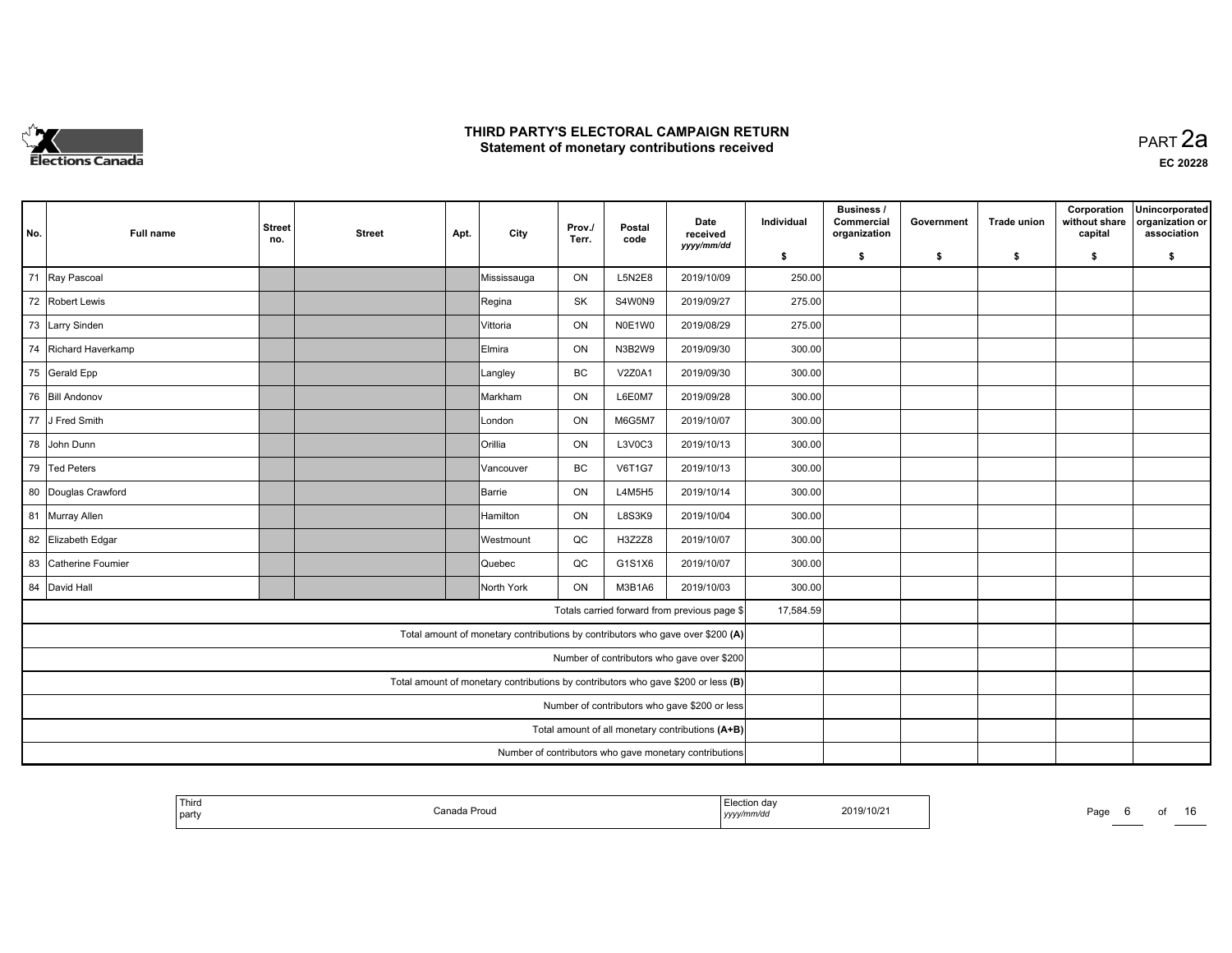

**EC 20228**

| No.                                              | Full name                                              | <b>Street</b><br>no. | <b>Street</b> | Apt. | City                                                                           | Prov./<br>Terr. | Postal<br>code | Date<br>received<br>yyyy/mm/dd               | Individual | <b>Business /</b><br>Commercial<br>organization | Government | <b>Trade union</b> | Corporation<br>without share<br>capital | Unincorporated<br>organization or<br>association |
|--------------------------------------------------|--------------------------------------------------------|----------------------|---------------|------|--------------------------------------------------------------------------------|-----------------|----------------|----------------------------------------------|------------|-------------------------------------------------|------------|--------------------|-----------------------------------------|--------------------------------------------------|
|                                                  |                                                        |                      |               |      |                                                                                |                 |                |                                              | \$         | s.                                              | -\$        | -\$                | \$                                      | \$                                               |
|                                                  | 85 Emety Johnston                                      |                      |               |      | Calgary                                                                        | AB              | T3G5Y7         | 2019/10/05                                   | 300.00     |                                                 |            |                    |                                         |                                                  |
|                                                  | 86 Gerald Knowlton                                     |                      |               |      | Calgary                                                                        | AB              | <b>T2P3R8</b>  | 2019/10/02                                   | 300.00     |                                                 |            |                    |                                         |                                                  |
|                                                  | 87 Nick Langelaar                                      |                      |               |      | Hague                                                                          | SK              | S0K1X0         | 2019/10/03                                   | 300.00     |                                                 |            |                    |                                         |                                                  |
|                                                  | 88   Duncan MacGregor                                  |                      |               |      | Etobicoke                                                                      | ON              | M8X2Y9         | 2019/10/04                                   | 300.00     |                                                 |            |                    |                                         |                                                  |
|                                                  | 89 Elmer & Mavis Mantai                                |                      |               |      | Hinton                                                                         | AB              | <b>T7V0A5</b>  | 2019/10/01                                   | 300.00     |                                                 |            |                    |                                         |                                                  |
| 90                                               | <b>Charles Maxwell</b>                                 |                      |               |      | Calgary                                                                        | AB              | <b>T2L0V9</b>  | 2019/10/02                                   | 300.00     |                                                 |            |                    |                                         |                                                  |
| 91                                               | Joseph & Emma Pogacar                                  |                      |               |      | Toronto                                                                        | ON              | M5P1H6         | 2019/10/04                                   | 300.00     |                                                 |            |                    |                                         |                                                  |
|                                                  | 92 Terry Sparks                                        |                      |               |      | Calgary                                                                        | AB              | T2P0W9         | 2019/10/04                                   | 300.00     |                                                 |            |                    |                                         |                                                  |
|                                                  | 93 Donald Woods                                        |                      |               |      | St Albert                                                                      | AB              | T8N2V3         | 2019/10/02                                   | 300.00     |                                                 |            |                    |                                         |                                                  |
| 94                                               | <b>Clifford Hunter</b>                                 |                      |               |      | Alliston                                                                       | ON              | L9R1Y6         | 2019/10/05                                   | 300.00     |                                                 |            |                    |                                         |                                                  |
| 95                                               | Keith Miles                                            |                      |               |      | Waterford                                                                      | ON              | N0E1Y0         | 2019/10/09                                   | 300.00     |                                                 |            |                    |                                         |                                                  |
|                                                  | 96 Tyrone Soodeen                                      |                      |               |      | Abbortsford                                                                    | BC              | <b>V2T6V7</b>  | 2019/10/14                                   | 300.00     |                                                 |            |                    |                                         |                                                  |
|                                                  | 97 Mark Nesbitt                                        |                      |               |      | Kanata                                                                         | ON              | K2M2M6         | 2019/09/30                                   | 325.00     |                                                 |            |                    |                                         |                                                  |
|                                                  | 98 Fred Speak                                          |                      |               |      | Brantford                                                                      | <b>ON</b>       | N2R7T9         | 2019/09/29                                   | 340.00     |                                                 |            |                    |                                         |                                                  |
|                                                  |                                                        |                      |               |      |                                                                                |                 |                | Totals carried forward from previous page \$ | 21,684.59  |                                                 |            |                    |                                         |                                                  |
|                                                  |                                                        |                      |               |      | Total amount of monetary contributions by contributors who gave over \$200 (A) |                 |                |                                              |            |                                                 |            |                    |                                         |                                                  |
|                                                  |                                                        |                      |               |      |                                                                                |                 |                | Number of contributors who gave over \$200   |            |                                                 |            |                    |                                         |                                                  |
|                                                  |                                                        |                      |               |      |                                                                                |                 |                |                                              |            |                                                 |            |                    |                                         |                                                  |
| Number of contributors who gave \$200 or less    |                                                        |                      |               |      |                                                                                |                 |                |                                              |            |                                                 |            |                    |                                         |                                                  |
| Total amount of all monetary contributions (A+B) |                                                        |                      |               |      |                                                                                |                 |                |                                              |            |                                                 |            |                    |                                         |                                                  |
|                                                  | Number of contributors who gave monetary contributions |                      |               |      |                                                                                |                 |                |                                              |            |                                                 |            |                    |                                         |                                                  |

| Third<br>  party | 'a Prouo<br>Canada<br>. | <sup>≔</sup> lection dav<br>2019/10/21<br>.<br>, yyyy/mm/dd | ∼ |
|------------------|-------------------------|-------------------------------------------------------------|---|
|------------------|-------------------------|-------------------------------------------------------------|---|

age 7 of 16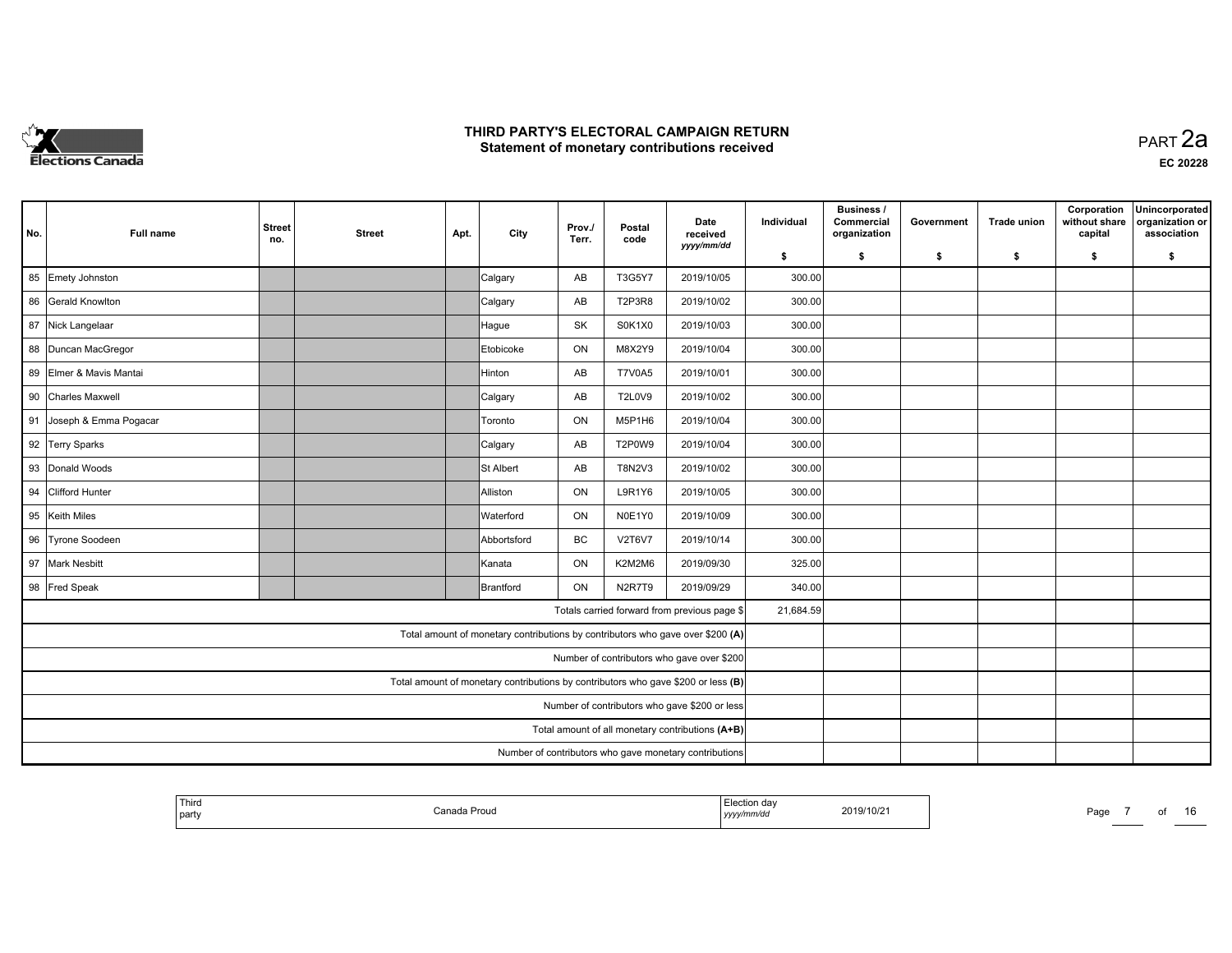

| No.                                                                               | Full name                                              | <b>Street</b><br>no. | <b>Street</b> | Apt. | City                                                                           | Prov./<br>Terr. | Postal<br>code | Date<br>received<br>yyyy/mm/dd               | Individual | <b>Business /</b><br>Commercial<br>organization | Government | <b>Trade union</b> | Corporation<br>without share<br>capital | Unincorporated<br>organization or<br>association |
|-----------------------------------------------------------------------------------|--------------------------------------------------------|----------------------|---------------|------|--------------------------------------------------------------------------------|-----------------|----------------|----------------------------------------------|------------|-------------------------------------------------|------------|--------------------|-----------------------------------------|--------------------------------------------------|
|                                                                                   |                                                        |                      |               |      |                                                                                |                 |                |                                              | \$         | s.                                              | -\$        | -\$                | \$                                      | \$                                               |
|                                                                                   | 99 Dennis Budgen                                       |                      |               |      | Calgary                                                                        | AB              | <b>T2L0H1</b>  | 2019/10/10                                   | 350.00     |                                                 |            |                    |                                         |                                                  |
|                                                                                   | 100 Robert Scott                                       |                      |               |      | <b>IWhitehorse</b>                                                             | YT              | Y1A3L1         | 2019/09/28                                   | 350.00     |                                                 |            |                    |                                         |                                                  |
|                                                                                   | 101 Donald Archibald                                   |                      |               |      | Calgary                                                                        | AB              | <b>T2M0A8</b>  | 2019/09/30                                   | 350.00     |                                                 |            |                    |                                         |                                                  |
|                                                                                   | 102 Richard Tattersall                                 |                      |               |      | Toronto                                                                        | ON              | M4R1J4         | 2019/08/31                                   | 350.00     |                                                 |            |                    |                                         |                                                  |
|                                                                                   | 103 Mel Belich                                         |                      |               |      | Calgary                                                                        | AB              | T3B2Z7         | 2019/10/07                                   | 350.00     |                                                 |            |                    |                                         |                                                  |
|                                                                                   | 104 Kenneth Martin                                     |                      |               |      | Kingsville                                                                     | ON              | N9Y2K6         | 2019/09/30                                   | 350.00     |                                                 |            |                    |                                         |                                                  |
|                                                                                   | 105 Robert Moffatt                                     |                      |               |      | Carleton Place                                                                 | ON              | K7C3P1         | 2019/10/20                                   | 400.00     |                                                 |            |                    |                                         |                                                  |
|                                                                                   | 106 Andrew Tylman                                      |                      |               |      | Toronto                                                                        | ON              | M4T2B7         | 2019/10/03                                   | 400.00     |                                                 |            |                    |                                         |                                                  |
|                                                                                   | 107 Bonnie Barkman                                     |                      |               |      | Saskatoon                                                                      | <b>SK</b>       | <b>S7J5L7</b>  | 2019/09/30                                   | 400.00     |                                                 |            |                    |                                         |                                                  |
|                                                                                   | 108 Janet Schutten                                     |                      |               |      | Grimsby                                                                        | ON              | L3M4E8         | 2019/10/04                                   | 400.00     |                                                 |            |                    |                                         |                                                  |
|                                                                                   | 109 Kenneth Koskinen                                   |                      |               |      | Stony Plain                                                                    | AB              | T7Z2Y7         | 2019/10/02                                   | 400.00     |                                                 |            |                    |                                         |                                                  |
|                                                                                   | 110 Anna Penner                                        |                      |               |      | La Crete                                                                       | AB              | T0H2H0         | 2019/10/02                                   | 400.00     |                                                 |            |                    |                                         |                                                  |
|                                                                                   | 111 Brenda Stewart                                     |                      |               |      | Innisfail                                                                      | AB              | T4G1S9         | 2019/10/04                                   | 400.00     |                                                 |            |                    |                                         |                                                  |
|                                                                                   | 112 Allen Vogel                                        |                      |               |      | Drayton Valley                                                                 | AB              | <b>T7A1S8</b>  | 2019/09/07                                   | 400.00     |                                                 |            |                    |                                         |                                                  |
|                                                                                   |                                                        |                      |               |      |                                                                                |                 |                | Totals carried forward from previous page \$ | 25,949.59  |                                                 |            |                    |                                         |                                                  |
|                                                                                   |                                                        |                      |               |      | Total amount of monetary contributions by contributors who gave over \$200 (A) |                 |                |                                              |            |                                                 |            |                    |                                         |                                                  |
|                                                                                   |                                                        |                      |               |      |                                                                                |                 |                | Number of contributors who gave over \$200   |            |                                                 |            |                    |                                         |                                                  |
| Total amount of monetary contributions by contributors who gave \$200 or less (B) |                                                        |                      |               |      |                                                                                |                 |                |                                              |            |                                                 |            |                    |                                         |                                                  |
| Number of contributors who gave \$200 or less                                     |                                                        |                      |               |      |                                                                                |                 |                |                                              |            |                                                 |            |                    |                                         |                                                  |
| Total amount of all monetary contributions (A+B)                                  |                                                        |                      |               |      |                                                                                |                 |                |                                              |            |                                                 |            |                    |                                         |                                                  |
|                                                                                   | Number of contributors who gave monetary contributions |                      |               |      |                                                                                |                 |                |                                              |            |                                                 |            |                    |                                         |                                                  |

| Thira<br>Election day<br>2019/10/21<br><b>Contract Contract Contract</b><br>Canada Proud<br>Page<br>.<br>  party<br>, yyyy/mm/dd | ΩT | . .<br>י |
|----------------------------------------------------------------------------------------------------------------------------------|----|----------|
|----------------------------------------------------------------------------------------------------------------------------------|----|----------|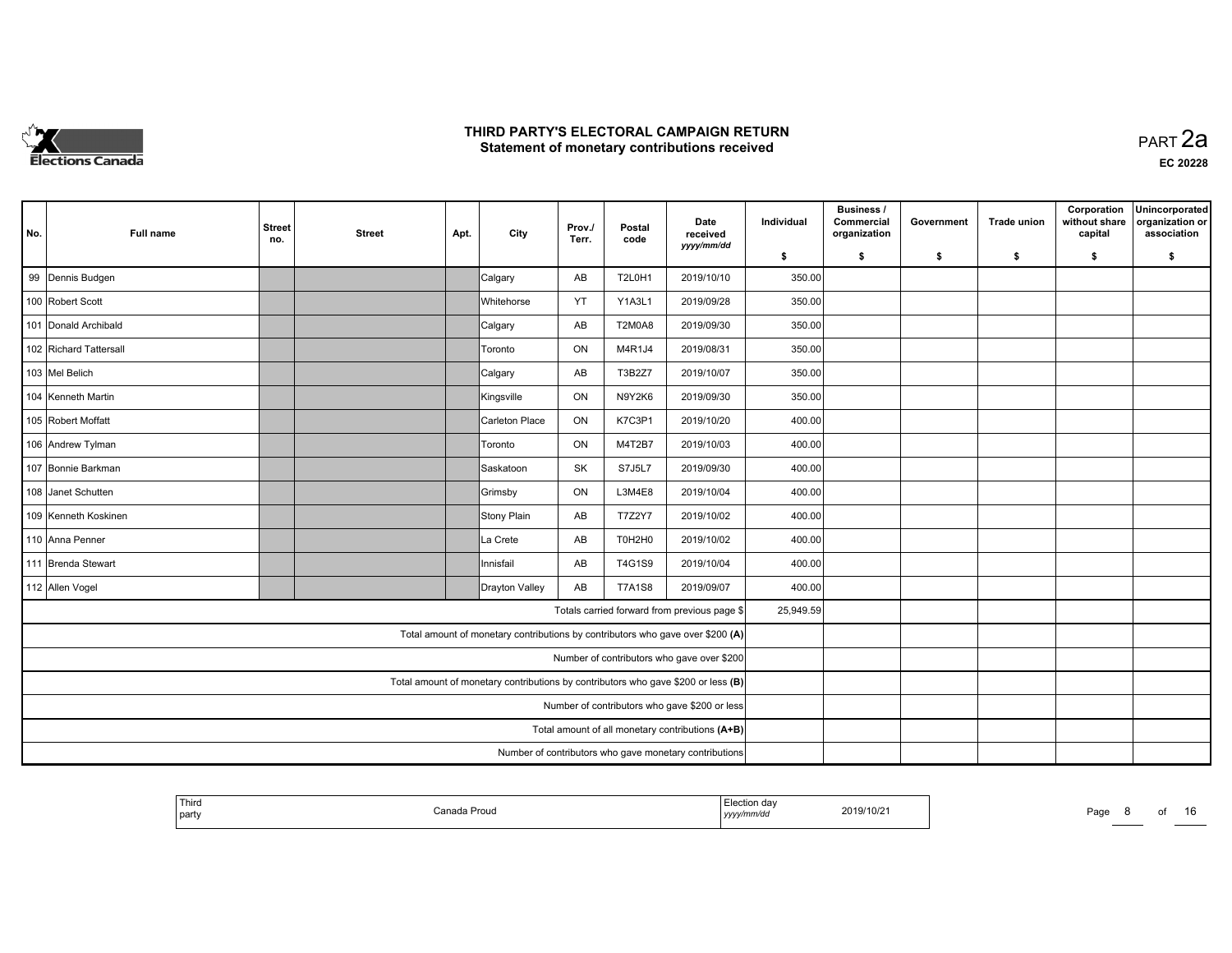

| No.                                              | <b>Full name</b>           | <b>Street</b><br>no. | <b>Street</b> | Apt. | City                                                                              | Prov./<br>Terr. | Postal<br>code | Date<br>received<br>yyyy/mm/dd               | Individual | <b>Business /</b><br>Commercial<br>organization | Government | <b>Trade union</b> | Corporation<br>without share<br>capital | Unincorporated<br>organization or<br>association |
|--------------------------------------------------|----------------------------|----------------------|---------------|------|-----------------------------------------------------------------------------------|-----------------|----------------|----------------------------------------------|------------|-------------------------------------------------|------------|--------------------|-----------------------------------------|--------------------------------------------------|
|                                                  |                            |                      |               |      |                                                                                   |                 |                |                                              | \$         | S.                                              | -\$        | -\$                | \$                                      | \$                                               |
|                                                  | 113 Wayne Sinclair         |                      |               |      | Brooks                                                                            | AB              | <b>T1R1C8</b>  | 2019/09/28                                   | 402.00     |                                                 |            |                    |                                         |                                                  |
|                                                  | 114 Adam Taylor            |                      |               |      | Toronto                                                                           | ON              | M6J2V6         | 2019/09/28                                   | 624.00     |                                                 |            |                    |                                         |                                                  |
|                                                  | 115 William and Gale White |                      |               |      | Toronto                                                                           | ON              | M4V2L7         | 2019/10/07                                   | 800.00     |                                                 |            |                    |                                         |                                                  |
|                                                  | 116 Gerald Epp             |                      |               |      | Langley                                                                           | <b>BC</b>       | V2Z0A1         | 2019/10/18                                   | 500.00     |                                                 |            |                    |                                         |                                                  |
|                                                  | 117 Tom Como               |                      |               |      | Edson                                                                             | AB              | <b>T7E1T8</b>  | 2019/10/18                                   | 1,000.00   |                                                 |            |                    |                                         |                                                  |
|                                                  | 118 Patrick McBrien        |                      |               |      | Toronto                                                                           | ON              | M5S2X3         | 2019/10/09                                   | 500.00     |                                                 |            |                    |                                         |                                                  |
|                                                  | 119 Christine Drew         |                      |               |      | Metcalfe                                                                          | ON              | K0A2P0         | 2019/09/12                                   | 500.00     |                                                 |            |                    |                                         |                                                  |
|                                                  | 120 Roger Pisony           |                      |               |      | Lundbreck                                                                         | AB              | T0K1H0         | 2019/09/18                                   | 500.00     |                                                 |            |                    |                                         |                                                  |
|                                                  | 121 Scott Bratt            |                      |               |      | Calgary                                                                           | AB              | T3Z3E4         | 2019/09/19                                   | 500.00     |                                                 |            |                    |                                         |                                                  |
|                                                  | 122 D. Michael G. Stewart  |                      |               |      | Calgary                                                                           | AB              | T2S1B6         | 2019/09/29                                   | 500.00     |                                                 |            |                    |                                         |                                                  |
|                                                  | 123 Joyce Popma            |                      |               |      | Duncan                                                                            | <b>BC</b>       | V9L6N2         | 2019/09/29                                   | 600.00     |                                                 |            |                    |                                         |                                                  |
|                                                  | 124 Herbert Veisman        |                      |               |      | Toronto                                                                           | ON              | <b>M2N6S6</b>  | 2019/09/30                                   | 500.00     |                                                 |            |                    |                                         |                                                  |
|                                                  | 125 Dale Dusterhoft        |                      |               |      | Calgary                                                                           | AB              | T2P4G8         | 2019/09/30                                   | 500.00     |                                                 |            |                    |                                         |                                                  |
|                                                  | 126 Jeffery Clay           |                      |               |      | North Vancouver                                                                   | <b>BC</b>       | <b>V7K3C9</b>  | 2019/10/03                                   | 500.00     |                                                 |            |                    |                                         |                                                  |
|                                                  |                            |                      |               |      |                                                                                   |                 |                | Totals carried forward from previous page \$ | 31,249.59  |                                                 |            |                    |                                         |                                                  |
|                                                  |                            |                      |               |      | Total amount of monetary contributions by contributors who gave over \$200 (A)    |                 |                |                                              |            |                                                 |            |                    |                                         |                                                  |
|                                                  |                            |                      |               |      |                                                                                   |                 |                | Number of contributors who gave over \$200   |            |                                                 |            |                    |                                         |                                                  |
|                                                  |                            |                      |               |      | Total amount of monetary contributions by contributors who gave \$200 or less (B) |                 |                |                                              |            |                                                 |            |                    |                                         |                                                  |
|                                                  |                            |                      |               |      |                                                                                   |                 |                |                                              |            |                                                 |            |                    |                                         |                                                  |
| Total amount of all monetary contributions (A+B) |                            |                      |               |      |                                                                                   |                 |                |                                              |            |                                                 |            |                    |                                         |                                                  |
|                                                  |                            |                      |               |      |                                                                                   |                 |                |                                              |            |                                                 |            |                    |                                         |                                                  |

| Third<br>Election day<br>2019/10/21<br>Canada Proud<br>Page<br>yyyy/mm/dd<br>  party<br>$\cdot$ - - - | . .<br>0t<br>ט ו |
|-------------------------------------------------------------------------------------------------------|------------------|
|-------------------------------------------------------------------------------------------------------|------------------|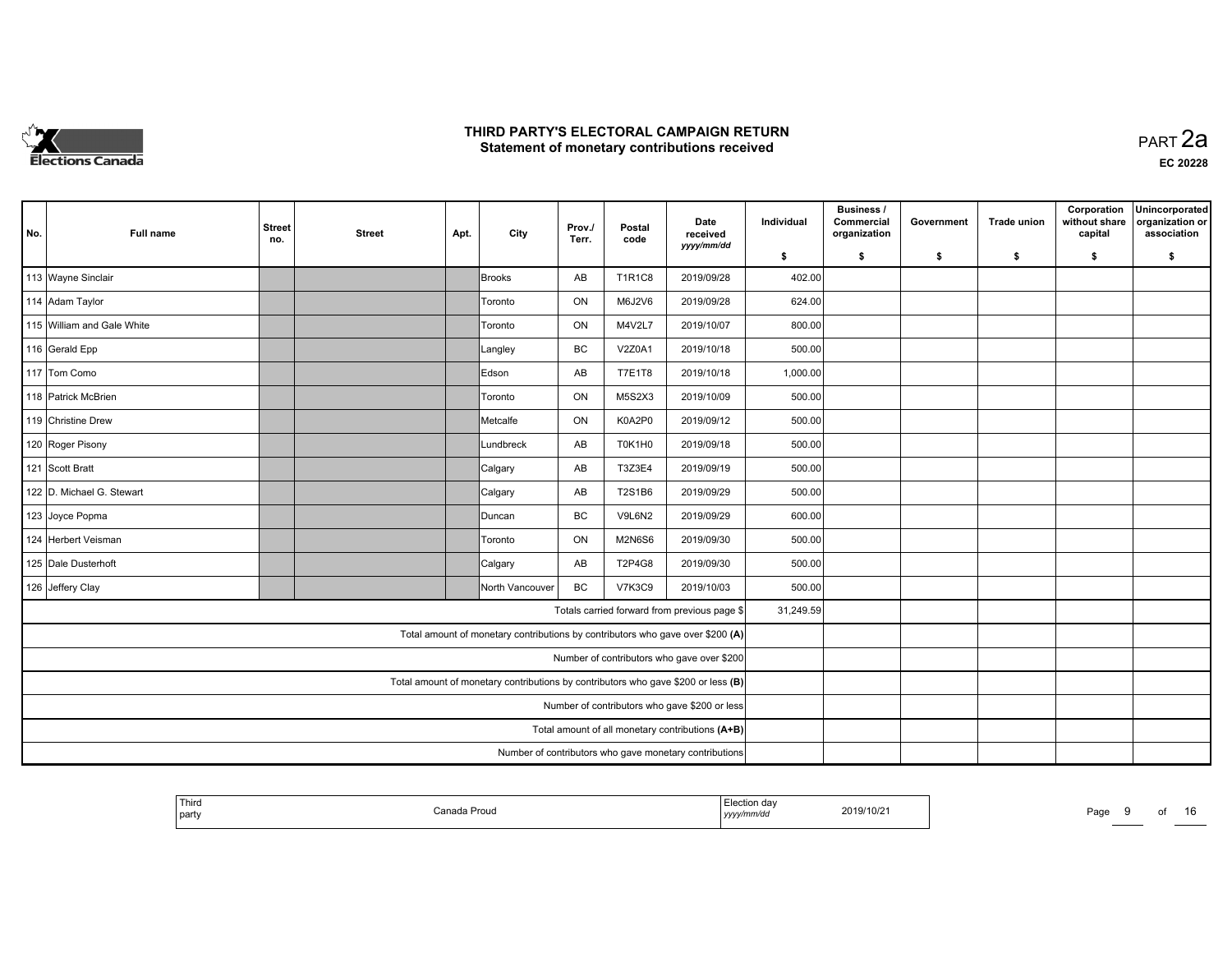

**EC 20228**

| No.                                              | <b>Full name</b>        | <b>Street</b><br>no. | <b>Street</b> | Apt. | City            | Prov./<br>Terr. | Postal<br>code | Date<br>received<br>yyyy/mm/dd                                                 | Individual | Business /<br>Commercial<br>organization | Government | <b>Trade union</b> | Corporation<br>without share<br>capital | Unincorporated<br>organization or<br>association |
|--------------------------------------------------|-------------------------|----------------------|---------------|------|-----------------|-----------------|----------------|--------------------------------------------------------------------------------|------------|------------------------------------------|------------|--------------------|-----------------------------------------|--------------------------------------------------|
|                                                  |                         |                      |               |      |                 |                 |                |                                                                                | \$         | s.                                       | \$         | -\$                | \$                                      | \$                                               |
|                                                  | 127 Allan Rosengren     |                      |               |      | Orleans         | ON              | K1C1R7         | 2019/10/03                                                                     | 500.00     |                                          |            |                    |                                         |                                                  |
|                                                  | 128 Jason Reinhart      |                      |               |      | Lloydminster    | AB              | T9V3B4         | 2019/10/03                                                                     | 500.00     |                                          |            |                    |                                         |                                                  |
|                                                  | 129 Douglas Syme        |                      |               |      | Lanark Highland | ON              | K0G1M0         | 2019/10/03                                                                     | 500.00     |                                          |            |                    |                                         |                                                  |
|                                                  | 130 Frank Domenichiello |                      |               |      | Concord         | ON              | L4K4T3         | 2019/10/04                                                                     | 500.00     |                                          |            |                    |                                         |                                                  |
|                                                  | 131 Tom Bell            |                      |               |      | Morinville      | AB              | T8R1C2         | 2019/10/04                                                                     | 500.00     |                                          |            |                    |                                         |                                                  |
|                                                  | 132 Richard Dobson      |                      |               |      | Toronto         | ON              | M4N3R8         | 2019/10/04                                                                     | 500.00     |                                          |            |                    |                                         |                                                  |
|                                                  | 133 Keith Haxton        |                      |               |      | Edmonton        | AB              | <b>T6R2C2</b>  | 2019/10/04                                                                     | 500.00     |                                          |            |                    |                                         |                                                  |
|                                                  | 134 Peter Huyghebaert   |                      |               |      | Nanaimo         | BC              | <b>V9V1B9</b>  | 2019/10/05                                                                     | 500.00     |                                          |            |                    |                                         |                                                  |
|                                                  | 135 Zoltan Horvath      |                      |               |      | Langley         | <b>BC</b>       | <b>V4W1R4</b>  | 2019/10/05                                                                     | 500.00     |                                          |            |                    |                                         |                                                  |
|                                                  | 136 David Mckerroll     |                      |               |      | Toronto         | ON              | M5R3T8         | 2019/10/10                                                                     | 500.00     |                                          |            |                    |                                         |                                                  |
|                                                  | 137 Randy Sander        |                      |               |      | Unity           | <b>SK</b>       | S0K4L0         | 2019/10/13                                                                     | 500.00     |                                          |            |                    |                                         |                                                  |
|                                                  | 138 Mary-Jane Shaw      |                      |               |      | Victoria        | BC              | V8Z7J0         | 2019/10/13                                                                     | 500.00     |                                          |            |                    |                                         |                                                  |
|                                                  | 139 Douglas Macdonald   |                      |               |      | Moncton         | <b>NB</b>       | E1E1B8         | 2019/10/13                                                                     | 500.00     |                                          |            |                    |                                         |                                                  |
|                                                  | 140 Rory Polson         |                      |               |      | Qualicum Beach  | <b>BC</b>       | <b>V9K1J5</b>  | 2019/10/15                                                                     | 500.00     |                                          |            |                    |                                         |                                                  |
|                                                  |                         |                      |               |      |                 |                 |                | Totals carried forward from previous page \$                                   | 39,175.59  |                                          |            |                    |                                         |                                                  |
|                                                  |                         |                      |               |      |                 |                 |                | Total amount of monetary contributions by contributors who gave over \$200 (A) |            |                                          |            |                    |                                         |                                                  |
|                                                  |                         |                      |               |      |                 |                 |                | Number of contributors who gave over \$200                                     |            |                                          |            |                    |                                         |                                                  |
|                                                  |                         |                      |               |      |                 |                 |                |                                                                                |            |                                          |            |                    |                                         |                                                  |
|                                                  |                         |                      |               |      |                 |                 |                |                                                                                |            |                                          |            |                    |                                         |                                                  |
| Total amount of all monetary contributions (A+B) |                         |                      |               |      |                 |                 |                |                                                                                |            |                                          |            |                    |                                         |                                                  |
|                                                  |                         |                      |               |      |                 |                 |                |                                                                                |            |                                          |            |                    |                                         |                                                  |

| <b>Third</b><br>Canada Prouo<br>l party | Election dav<br>.<br>yyyy/mm/dd | 2019/10/21 | Pag.<br>___ |
|-----------------------------------------|---------------------------------|------------|-------------|
|-----------------------------------------|---------------------------------|------------|-------------|

*yyyy/mm/dd* 2019/10/21 Page <sup>10</sup> of <sup>16</sup>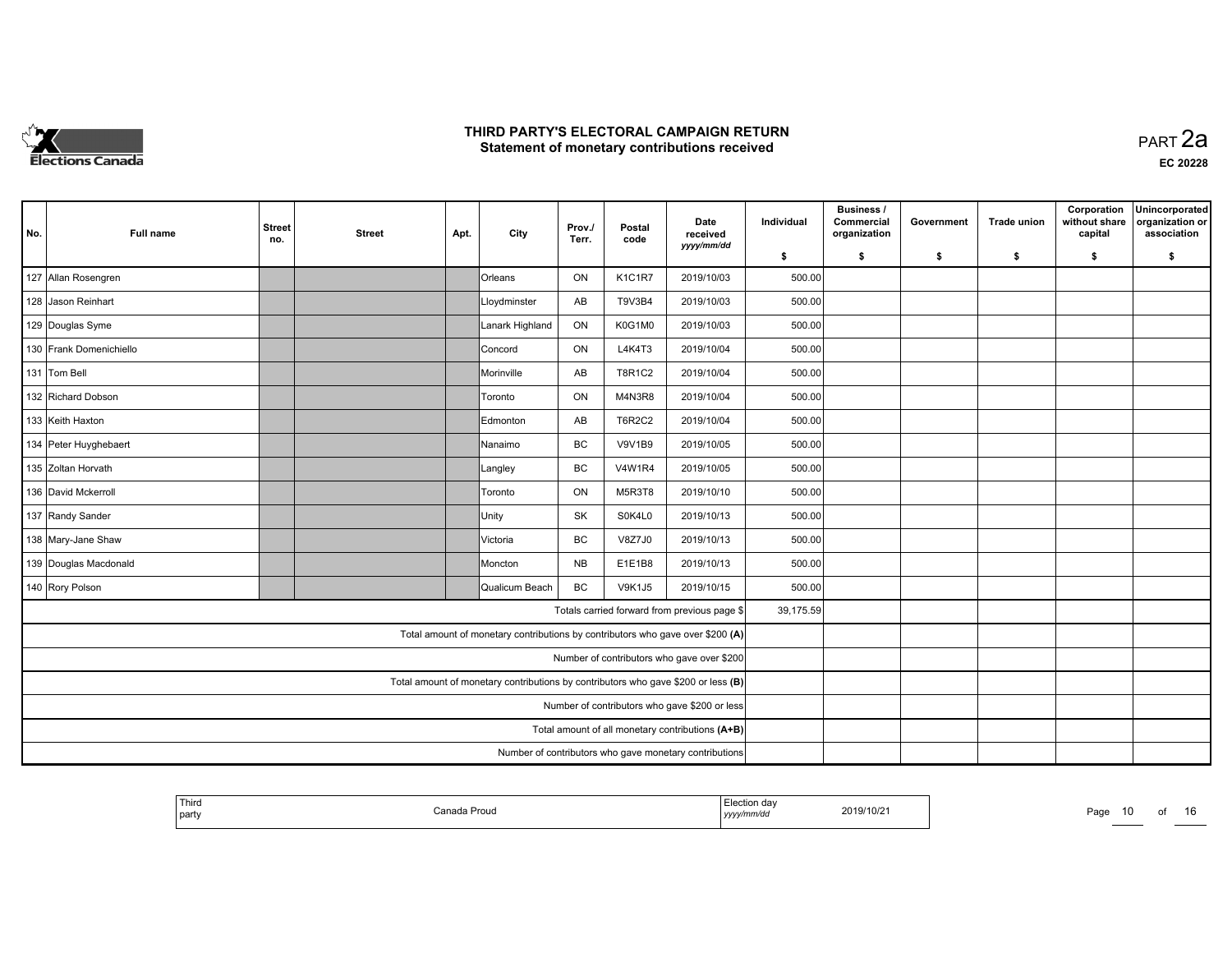

**EC 20228**

| No. | <b>Full name</b>            | <b>Street</b><br>no.                             | <b>Street</b> | Apt. | City                                                                              | Prov./<br>Terr. | Postal<br>code | Date<br>received<br>yyyy/mm/dd                         | Individual | <b>Business /</b><br>Commercial<br>organization | Government | <b>Trade union</b> | Corporation<br>without share<br>capital | Unincorporated<br>organization or<br>association |
|-----|-----------------------------|--------------------------------------------------|---------------|------|-----------------------------------------------------------------------------------|-----------------|----------------|--------------------------------------------------------|------------|-------------------------------------------------|------------|--------------------|-----------------------------------------|--------------------------------------------------|
|     |                             |                                                  |               |      |                                                                                   |                 |                |                                                        | \$         | s.                                              | -\$        | -\$                | \$                                      | \$                                               |
|     | 141 Gwenn Osborne           |                                                  |               |      | Nepean                                                                            | ON              | K2G0H4         | 2019/06/27                                             | 500.00     |                                                 |            |                    |                                         |                                                  |
|     | 142 Donald Fidler           |                                                  |               |      | Upper Kingsclear                                                                  | <b>NB</b>       | E3e1x6         | 2019/10/04                                             | 500.00     |                                                 |            |                    |                                         |                                                  |
|     | 143 Ray Frehlick            |                                                  |               |      | Calgary                                                                           | AB              | T3Z3K3         | 2019/10/07                                             | 500.00     |                                                 |            |                    |                                         |                                                  |
|     | 144 Larry Luther            |                                                  |               |      | Vancouver                                                                         | BC              | <b>V6G1T9</b>  | 2019/10/02                                             | 500.00     |                                                 |            |                    |                                         |                                                  |
|     | 145 Dennis Mozak            |                                                  |               |      | Edmonton                                                                          | AB              | T5N3T9         | 2019/10/03                                             | 500.00     |                                                 |            |                    |                                         |                                                  |
|     | 146 Richard & Rosanne Payne |                                                  |               |      | Mississauga                                                                       | ON              | L5M3N4         | 2019/10/03                                             | 500.00     |                                                 |            |                    |                                         |                                                  |
|     | 147 Bruce Staal             |                                                  |               |      | lNavan                                                                            | ON              | K4B0A9         | 2019/10/04                                             | 500.00     |                                                 |            |                    |                                         |                                                  |
|     | 148 James & Susan Verkaik   |                                                  |               |      | Bradford                                                                          | ON              | L3Z4C7         | 2019/10/07                                             | 500.00     |                                                 |            |                    |                                         |                                                  |
|     | 149 Alan Hannebauer         |                                                  |               |      | North Saanich                                                                     | <b>BC</b>       | <b>V8L5L8</b>  | 2019/10/08                                             | 700.00     |                                                 |            |                    |                                         |                                                  |
|     | 150 Jim Cholin              |                                                  |               |      | Parksville                                                                        | <b>BC</b>       | V9P1B2         | 2019/10/03                                             | 600.00     |                                                 |            |                    |                                         |                                                  |
|     | 151 Rob Pollock             |                                                  |               |      | Toronto                                                                           | ON              | M4T1G1         | 2019/10/07                                             | 600.00     |                                                 |            |                    |                                         |                                                  |
|     | 152 Jack Peel               |                                                  |               |      | Port Coquitlam                                                                    | BC              | V3C2X8         | 2019/10/13                                             | 600.00     |                                                 |            |                    |                                         |                                                  |
|     | 153 Patrick Benning         |                                                  |               |      | Wayburn                                                                           | SK              | S4H0L8         | 2019/10/02                                             | 600.00     |                                                 |            |                    |                                         |                                                  |
|     | 154 Martha Miolsness        |                                                  |               |      | Cochrane                                                                          | AB              | T4C1A1         | 2019/10/02                                             | 600.00     |                                                 |            |                    |                                         |                                                  |
|     |                             |                                                  |               |      |                                                                                   |                 |                | Totals carried forward from previous page \$           | 46,175.59  |                                                 |            |                    |                                         |                                                  |
|     |                             |                                                  |               |      | Total amount of monetary contributions by contributors who gave over \$200 (A)    |                 |                |                                                        |            |                                                 |            |                    |                                         |                                                  |
|     |                             |                                                  |               |      |                                                                                   |                 |                | Number of contributors who gave over \$200             |            |                                                 |            |                    |                                         |                                                  |
|     |                             |                                                  |               |      | Total amount of monetary contributions by contributors who gave \$200 or less (B) |                 |                |                                                        |            |                                                 |            |                    |                                         |                                                  |
|     |                             | Number of contributors who gave \$200 or less    |               |      |                                                                                   |                 |                |                                                        |            |                                                 |            |                    |                                         |                                                  |
|     |                             | Total amount of all monetary contributions (A+B) |               |      |                                                                                   |                 |                |                                                        |            |                                                 |            |                    |                                         |                                                  |
|     |                             |                                                  |               |      |                                                                                   |                 |                | Number of contributors who gave monetary contributions |            |                                                 |            |                    |                                         |                                                  |

| 2019/10/21<br>Canada Proud<br>party<br>yyyy/mm/dd<br>. |
|--------------------------------------------------------|
|--------------------------------------------------------|

Page 11 of 16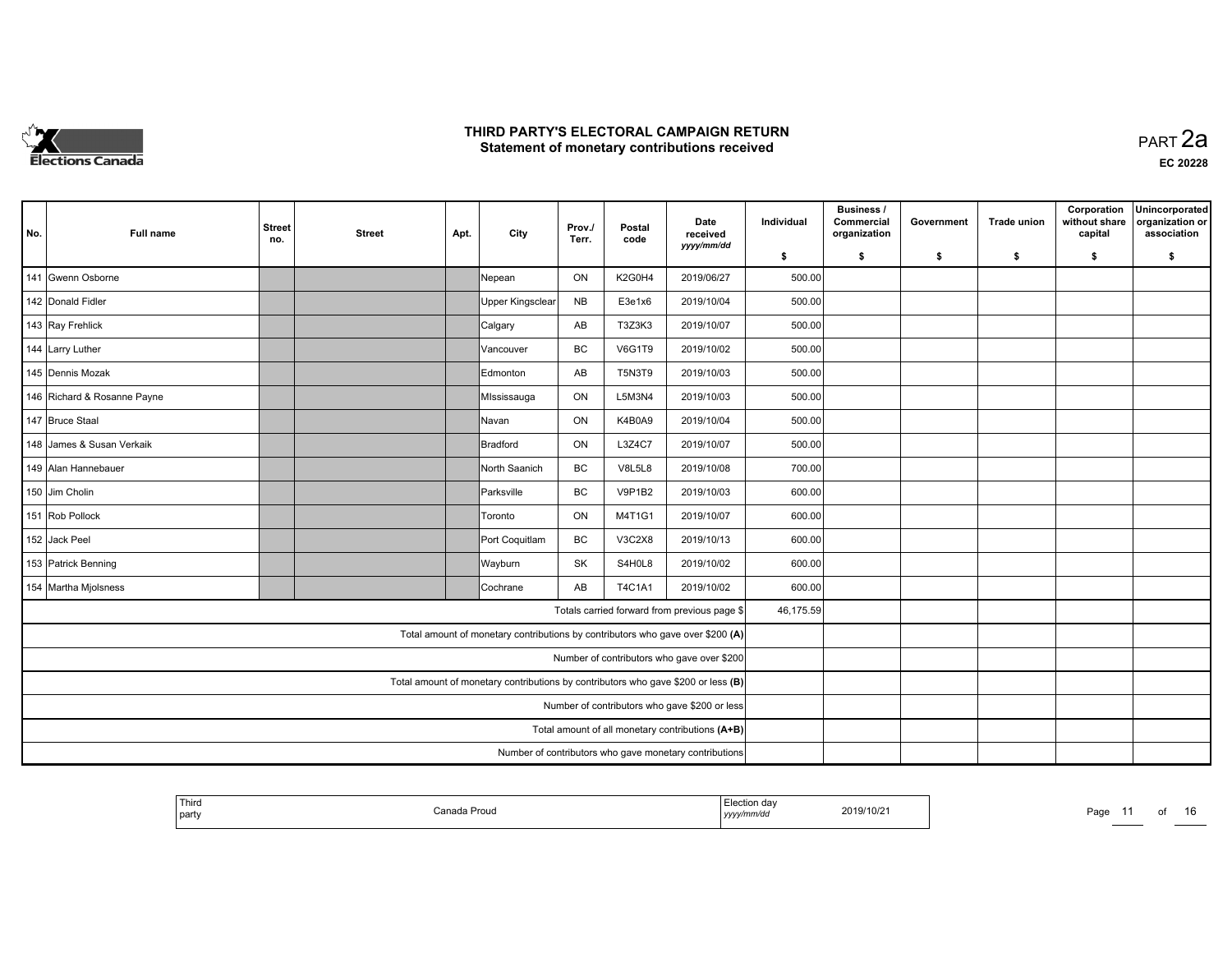

**EC 20228**

| No. | <b>Full name</b>         | <b>Street</b><br>no.                             | <b>Street</b> | Apt. | City                                                                              | Prov./<br>Terr. | Postal<br>code | Date<br>received<br>yyyy/mm/dd                         | Individual | <b>Business /</b><br>Commercial<br>organization | Government | <b>Trade union</b> | Corporation<br>without share<br>capital | Unincorporated<br>organization or<br>association |
|-----|--------------------------|--------------------------------------------------|---------------|------|-----------------------------------------------------------------------------------|-----------------|----------------|--------------------------------------------------------|------------|-------------------------------------------------|------------|--------------------|-----------------------------------------|--------------------------------------------------|
|     |                          |                                                  |               |      |                                                                                   |                 |                |                                                        | \$         | s.                                              | -\$        | -\$                | \$                                      | \$                                               |
|     | 155 Philp Smith          |                                                  |               |      | Toronto                                                                           | ON              | M4W1Y4         | 2019/09/28                                             | 700.00     |                                                 |            |                    |                                         |                                                  |
|     | 156 Terrance Smith       |                                                  |               |      | Melville                                                                          | <b>SK</b>       | S0A2P0         | 2019/10/01                                             | 750.00     |                                                 |            |                    |                                         |                                                  |
|     | 157 Kumar Nalasamy       |                                                  |               |      | <b>Oakville</b>                                                                   | ON              | <b>L6H7J7</b>  | 2019/09/20                                             | 750.00     |                                                 |            |                    |                                         |                                                  |
|     | 158 Ben Vermeulen        |                                                  |               |      | Surrey                                                                            | BC              | V3Z9S8         | 2019/10/14                                             | 750.00     |                                                 |            |                    |                                         |                                                  |
|     | 159 Wilfred Gobert       |                                                  |               |      | Calgary                                                                           | AB              | <b>T2T4J8</b>  | 2019/09/30                                             | 900.00     |                                                 |            |                    |                                         |                                                  |
|     | 160 A. Webster Macdonald |                                                  |               |      | Calgary                                                                           | AB              | <b>T2T4J8</b>  | 2019/08/30                                             | 1,000.00   |                                                 |            |                    |                                         |                                                  |
|     | 161 Glenn McKay          |                                                  |               |      | Mississauga                                                                       | ON              | L4W1V5         | 2019/09/20                                             | 1,000.00   |                                                 |            |                    |                                         |                                                  |
|     | 162 Nick Elsworthy       |                                                  |               |      | Scarborough                                                                       | ON              | M1S0K5         | 2019/09/21                                             | 1,000.00   |                                                 |            |                    |                                         |                                                  |
|     | 163 Raymond Stonaff      |                                                  |               |      | East York                                                                         | ON              | M4H1N7         | 2019/09/23                                             | 1,000.00   |                                                 |            |                    |                                         |                                                  |
|     | 164 Dave Mombourquette   |                                                  |               |      | Calgary                                                                           | AB              | T3E4C1         | 2019/09/25                                             | 1,000.00   |                                                 |            |                    |                                         |                                                  |
|     | 165 Stephen Smith        |                                                  |               |      | Calgary                                                                           | AB              | T3Z2S9         | 2019/09/26                                             | 1,000.00   |                                                 |            |                    |                                         |                                                  |
|     | 166 Bob Chaisson         |                                                  |               |      | Calgary                                                                           | AB              | T2M3E1         | 2019/09/30                                             | 1,000.00   |                                                 |            |                    |                                         |                                                  |
|     | 167 Kevin Hansen         |                                                  |               |      | Grand Prairie                                                                     | AB              | T8V8H6         | 2019/10/03                                             | 1,000.00   |                                                 |            |                    |                                         |                                                  |
|     | 168 Garry Bobke          |                                                  |               |      | Calgary                                                                           | AB              | T2G4Y9         | 2019/10/04                                             | 1,000.00   |                                                 |            |                    |                                         |                                                  |
|     |                          |                                                  |               |      |                                                                                   |                 |                | Totals carried forward from previous page \$           | 53,875.59  |                                                 |            |                    |                                         |                                                  |
|     |                          |                                                  |               |      | Total amount of monetary contributions by contributors who gave over \$200 (A)    |                 |                |                                                        |            |                                                 |            |                    |                                         |                                                  |
|     |                          |                                                  |               |      |                                                                                   |                 |                | Number of contributors who gave over \$200             |            |                                                 |            |                    |                                         |                                                  |
|     |                          |                                                  |               |      | Total amount of monetary contributions by contributors who gave \$200 or less (B) |                 |                |                                                        |            |                                                 |            |                    |                                         |                                                  |
|     |                          | Number of contributors who gave \$200 or less    |               |      |                                                                                   |                 |                |                                                        |            |                                                 |            |                    |                                         |                                                  |
|     |                          | Total amount of all monetary contributions (A+B) |               |      |                                                                                   |                 |                |                                                        |            |                                                 |            |                    |                                         |                                                  |
|     |                          |                                                  |               |      |                                                                                   |                 |                | Number of contributors who gave monetary contributions |            |                                                 |            |                    |                                         |                                                  |

| ' Third<br>I party | Proud<br>Canada I | ' Election dav<br>yyyy/mm/da | 2019/10/21 | Page |
|--------------------|-------------------|------------------------------|------------|------|
|                    |                   |                              |            |      |

12 of 16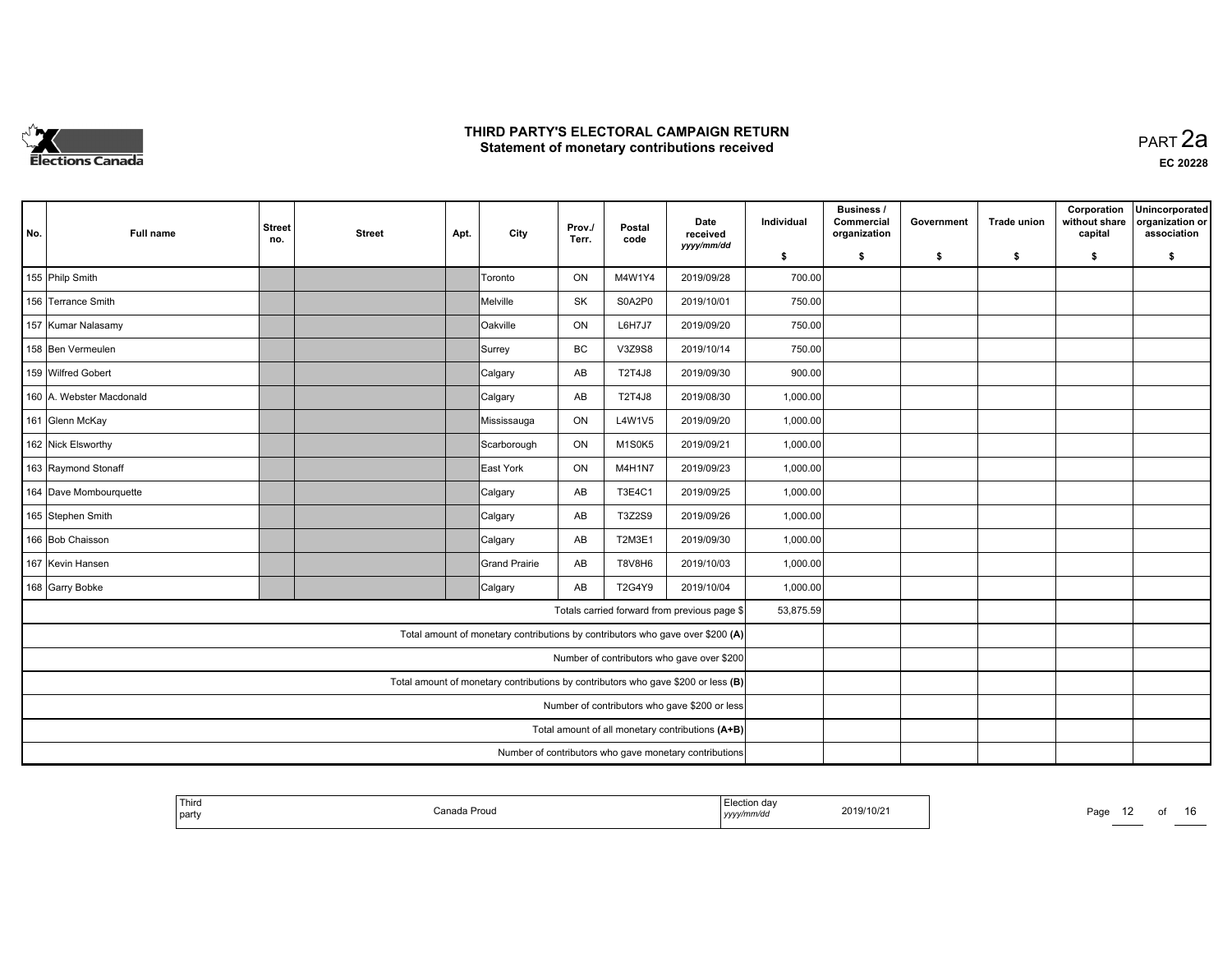

| No. | Full name                  | <b>Street</b><br>no.                             | <b>Street</b> | Apt. | City           | Prov./<br>Terr. | Postal<br>code | Date<br>received<br>yyyy/mm/dd                                                    | Individual | <b>Business /</b><br>Commercial<br>organization | Government | <b>Trade union</b> | Corporation<br>without share<br>capital | Unincorporated<br>organization or<br>association |
|-----|----------------------------|--------------------------------------------------|---------------|------|----------------|-----------------|----------------|-----------------------------------------------------------------------------------|------------|-------------------------------------------------|------------|--------------------|-----------------------------------------|--------------------------------------------------|
|     |                            |                                                  |               |      |                |                 |                |                                                                                   | \$         | s.                                              | -\$        | -\$                | \$                                      | \$                                               |
|     | 169 Trevor Wilson          |                                                  |               |      | Calgary        | AB              | T3H4Z4         | 2019/10/07                                                                        | 1,000.00   |                                                 |            |                    |                                         |                                                  |
|     | 170 Orest Demkiw           |                                                  |               |      | Victoria       | BC              | <b>V8N1Z2</b>  | 2019/10/07                                                                        | 1,000.00   |                                                 |            |                    |                                         |                                                  |
|     | 171 Brian Felesky          |                                                  |               |      | Calgary        | AB              | T2P3H9         | 2019/10/09                                                                        | 1,000.00   |                                                 |            |                    |                                         |                                                  |
|     | 172 Brian Sureus           |                                                  |               |      | Fort St. John  | BC              | V1J6G9         | 2019/10/09                                                                        | 1,000.00   |                                                 |            |                    |                                         |                                                  |
|     | 173 Jeffery Royer          |                                                  |               |      | Toronto        | ON              | M2N6K8         | 2019/07/10                                                                        | 1,000.00   |                                                 |            |                    |                                         |                                                  |
|     | 174 Steve Nikiforuk        |                                                  |               |      | Calgary        | AB              | <b>T2P0V2</b>  | 2019/07/15                                                                        | 1,025.00   |                                                 |            |                    |                                         |                                                  |
|     | 175 Barry Sullivan         |                                                  |               |      | Calgary        | AB              | T2S1V1         | 2019/07/15                                                                        | 1,000.00   |                                                 |            |                    |                                         |                                                  |
|     | 176 Gerry Wood             |                                                  |               |      | Calgary        | AB              | T2Z3K1         | 2019/07/17                                                                        | 1,000.00   |                                                 |            |                    |                                         |                                                  |
|     | 177 Anthony & Meta Brouwer |                                                  |               |      | Hamilton       | ON              | L9B2X3         | 2019/10/02                                                                        | 1,000.00   |                                                 |            |                    |                                         |                                                  |
|     | 178 Alan Chambers          |                                                  |               |      | Vancouver      | BC              | <b>V6R1V3</b>  | 2019/10/03                                                                        | 1,000.00   |                                                 |            |                    |                                         |                                                  |
|     | 179 Mike Chymycz           |                                                  |               |      | Drayton Valley | AB              | <b>T7A1R6</b>  | 2019/10/01                                                                        | 1,000.00   |                                                 |            |                    |                                         |                                                  |
|     | 180 Nicola Cortellucci     |                                                  |               |      | Concord        | <b>ON</b>       | L4K1H3         | 2019/10/03                                                                        | 1,000.00   |                                                 |            |                    |                                         |                                                  |
|     | 181 C Henning              |                                                  |               |      | West Vancouver | BC              | <b>V7S0A1</b>  | 2019/10/01                                                                        | 1,000.00   |                                                 |            |                    |                                         |                                                  |
|     | 182 Dorothy Shortreed      |                                                  |               |      | Kelowna        | BC              | <b>V1W5A8</b>  | 2019/10/06                                                                        | 1,000.00   |                                                 |            |                    |                                         |                                                  |
|     |                            |                                                  |               |      |                |                 |                | Totals carried forward from previous page \$                                      | 66,725.59  |                                                 |            |                    |                                         |                                                  |
|     |                            |                                                  |               |      |                |                 |                | Total amount of monetary contributions by contributors who gave over \$200 (A)    |            |                                                 |            |                    |                                         |                                                  |
|     |                            |                                                  |               |      |                |                 |                | Number of contributors who gave over \$200                                        |            |                                                 |            |                    |                                         |                                                  |
|     |                            |                                                  |               |      |                |                 |                | Total amount of monetary contributions by contributors who gave \$200 or less (B) |            |                                                 |            |                    |                                         |                                                  |
|     |                            | Number of contributors who gave \$200 or less    |               |      |                |                 |                |                                                                                   |            |                                                 |            |                    |                                         |                                                  |
|     |                            | Total amount of all monetary contributions (A+B) |               |      |                |                 |                |                                                                                   |            |                                                 |            |                    |                                         |                                                  |
|     |                            |                                                  |               |      |                |                 |                | Number of contributors who gave monetary contributions                            |            |                                                 |            |                    |                                         |                                                  |

| Third<br>  party | Canada Proud | Election day<br>yyyymmaa | 2019/10/21 | Page<br>. . |  |  |
|------------------|--------------|--------------------------|------------|-------------|--|--|
|                  |              |                          |            |             |  |  |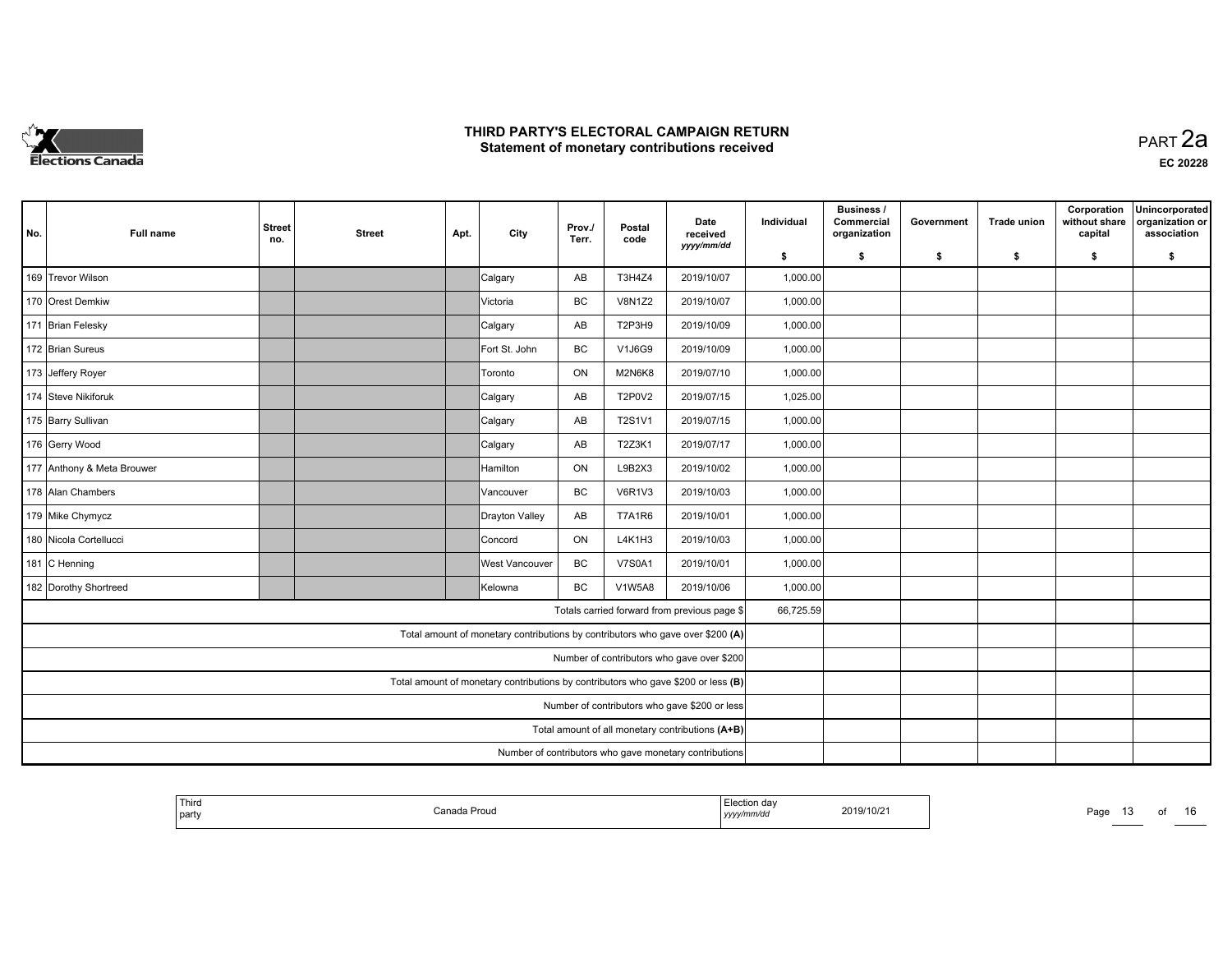

**EC 20228**

| No. | <b>Full name</b>          | <b>Street</b><br>no.                          | <b>Street</b> | Apt. | City                                                                              | Prov./<br>Terr. | Postal<br>code | Date<br>received<br>yyyy/mm/dd                         | Individual | Business /<br>Commercial<br>organization | Government | <b>Trade union</b> | Corporation<br>without share<br>capital | Unincorporated<br>organization or<br>association |
|-----|---------------------------|-----------------------------------------------|---------------|------|-----------------------------------------------------------------------------------|-----------------|----------------|--------------------------------------------------------|------------|------------------------------------------|------------|--------------------|-----------------------------------------|--------------------------------------------------|
|     |                           |                                               |               |      |                                                                                   |                 |                |                                                        | \$         | \$                                       | -\$        | -\$                | \$                                      | \$                                               |
|     | 183 Blake & Rita Wallace  |                                               |               |      | Collingwood                                                                       | ON              | L9Y5B5         | 2019/10/16                                             | 1,000.00   |                                          |            |                    |                                         |                                                  |
|     | 184 Kerry Carmichael      |                                               |               |      | Toronto                                                                           | ON              | M4N3R5         | 2019/07/11                                             | 1,100.00   |                                          |            |                    |                                         |                                                  |
|     | 185 Wesley Fiessel        |                                               |               |      | Williams Lake                                                                     | BC              | <b>V2G2L1</b>  | 2019/10/07                                             | 1,400.00   |                                          |            |                    |                                         |                                                  |
|     | 186 David Bot             |                                               |               |      | Burlington                                                                        | ON              | L7P0B9         | 2019/09/28                                             | 1,250.00   |                                          |            |                    |                                         |                                                  |
|     | 187 Rick Braund           |                                               |               |      | Calgary                                                                           | AB              | <b>T3H1V2</b>  | 2019/10/16                                             | 1,502.00   |                                          |            |                    |                                         |                                                  |
|     | 188 Barbara Hussain       |                                               |               |      | Airdrie                                                                           | AB              | T4B2X6         | 2019/08/12                                             | 1,500.00   |                                          |            |                    |                                         |                                                  |
|     | 189 John Davis            |                                               |               |      | Calgary                                                                           | AB              | <b>T1K7B7</b>  | 2019/10/03                                             | 1,500.00   |                                          |            |                    |                                         |                                                  |
|     | 190 Ron Greene            |                                               |               |      | Calgary                                                                           | AB              | <b>T2W5V9</b>  | 2019/10/08                                             | 1,501.00   |                                          |            |                    |                                         |                                                  |
|     | 191 Drew Robertson        |                                               |               |      | Burnaby                                                                           | BC              | <b>V5G4E1</b>  | 2019/09/28                                             | 2,000.00   |                                          |            |                    |                                         |                                                  |
|     | 192 Robert Reidy          |                                               |               |      | Headingley                                                                        | MB              | <b>R4H1A5</b>  | 2019/10/03                                             | 2,000.00   |                                          |            |                    |                                         |                                                  |
|     | 193 Ken Wilson            |                                               |               |      | Calgary                                                                           | AB              | <b>T2T1M5</b>  | 2019/08/29                                             | 3,075.00   |                                          |            |                    |                                         |                                                  |
|     | 194 Cal Wenzel            |                                               |               |      | Calgary                                                                           | AB              | <b>T3Z3N8</b>  | 2019/09/26                                             | 5,000.00   |                                          |            |                    |                                         |                                                  |
|     | 195 David Hood            |                                               |               |      | Calgary                                                                           | AB              | T3Z3G2         | 2019/08/12                                             | 5,000.00   |                                          |            |                    |                                         |                                                  |
|     | 196 Allan & Shelly Norris |                                               |               |      | Calgary                                                                           | AB              | <b>T2N3V6</b>  | 2019/10/07                                             | 10,000.00  |                                          |            |                    |                                         |                                                  |
|     |                           |                                               |               |      |                                                                                   |                 |                | Totals carried forward from previous page \$           | 80,750.59  |                                          |            |                    |                                         |                                                  |
|     |                           |                                               |               |      | Total amount of monetary contributions by contributors who gave over \$200 (A)    |                 |                |                                                        |            |                                          |            |                    |                                         |                                                  |
|     |                           |                                               |               |      |                                                                                   |                 |                | Number of contributors who gave over \$200             |            |                                          |            |                    |                                         |                                                  |
|     |                           |                                               |               |      | Total amount of monetary contributions by contributors who gave \$200 or less (B) |                 |                |                                                        |            |                                          |            |                    |                                         |                                                  |
|     |                           | Number of contributors who gave \$200 or less |               |      |                                                                                   |                 |                |                                                        |            |                                          |            |                    |                                         |                                                  |
|     |                           |                                               |               |      |                                                                                   |                 |                |                                                        |            |                                          |            |                    |                                         |                                                  |
|     |                           |                                               |               |      |                                                                                   |                 |                | Number of contributors who gave monetary contributions |            |                                          |            |                    |                                         |                                                  |

| 2019/10/21<br>'a Prouc<br>Canada<br>  party<br>v/mm/ac<br>,,,,, |
|-----------------------------------------------------------------|
|-----------------------------------------------------------------|

Page 14 of 16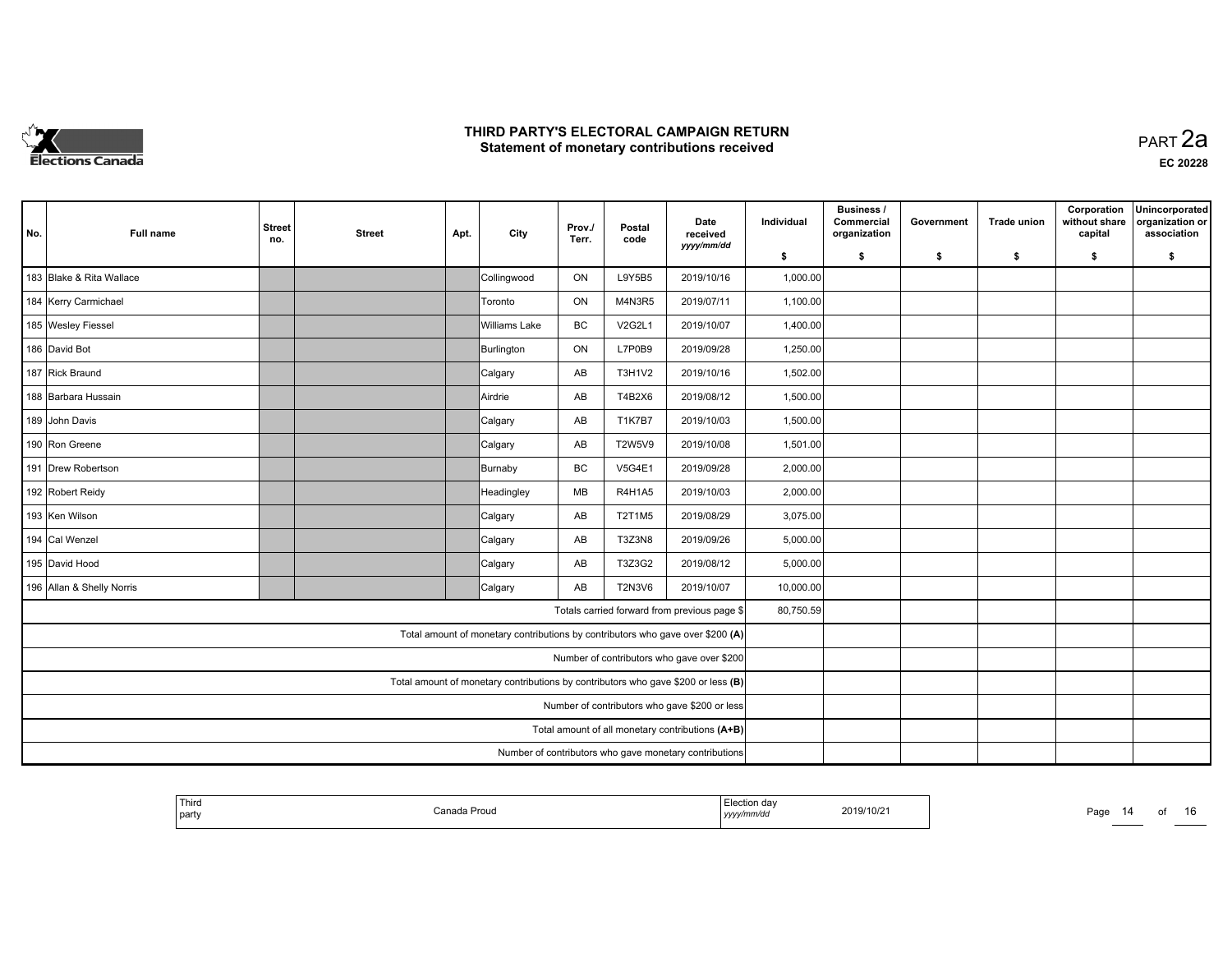

|     |                                             |                                               |               |      |                                                                                   |                 |                | Date                                         | Individual | <b>Business /</b><br>Commercial | Government | <b>Trade union</b> | Corporation<br>without share | Unincorporated<br>organization or |
|-----|---------------------------------------------|-----------------------------------------------|---------------|------|-----------------------------------------------------------------------------------|-----------------|----------------|----------------------------------------------|------------|---------------------------------|------------|--------------------|------------------------------|-----------------------------------|
| No. | <b>Full name</b>                            | <b>Street</b><br>no.                          | <b>Street</b> | Apt. | City                                                                              | Prov./<br>Terr. | Postal<br>code | received                                     |            | organization                    |            |                    | capital                      | association                       |
|     |                                             |                                               |               |      |                                                                                   |                 |                | yyyy/mm/dd                                   | \$         | s.                              | \$         | \$                 | \$                           | \$                                |
|     | 197 $R.N.$ Mannix                           |                                               |               |      | Calgary                                                                           | AB              | T2P2M2         | 2019/08/01                                   | 50,000.00  |                                 |            |                    |                              |                                   |
|     | 198 Merit Contractors Association of Canada |                                               |               |      | Toronto                                                                           | ON              | M5M1C6         | 2019/08/28                                   |            |                                 |            |                    | 45,000.00                    |                                   |
|     | 199 Peter Ekstein Holdings Inc.             |                                               |               |      | Toronto                                                                           | ON              | M5M1C6         | 2019/08/26                                   |            | 10,000.00                       |            |                    |                              |                                   |
|     | 200 Coril Holdings Ltd.                     |                                               |               |      | Calgary                                                                           | AB              | <b>T2G1B1</b>  | 2019/08/01                                   |            | 50,000.00                       |            |                    |                              |                                   |
|     | 201 Anthem Properties Group Ltd.            |                                               |               |      | Vancouver                                                                         | <b>BC</b>       | <b>V7X1K8</b>  | 2019/10/01                                   |            | 5,000.00                        |            |                    |                              |                                   |
|     | 202 JWI Investments, LP                     |                                               |               |      | Calgary                                                                           | AB              | T2Z3X1         | 2019/09/30                                   |            | 5,000.00                        |            |                    |                              |                                   |
|     | 203 Excel Homes                             |                                               |               |      | Calgary                                                                           | AB              | <b>T2N4Y6</b>  | 2019/02/26                                   |            | 5,000.00                        |            |                    |                              |                                   |
|     | 204 Yellowbird Products Ltd.                |                                               |               |      | Calgary                                                                           | AB              | T2T1P2         | 2019/07/17                                   |            | 1,000.00                        |            |                    |                              |                                   |
|     | 205 Strike Group Limited                    |                                               |               |      | Calgary                                                                           | AB              | T2P3E6         | 2019/10/10                                   |            | 2,000.00                        |            |                    |                              |                                   |
|     | 206 Olympia Capital Corporation             |                                               |               |      | Toronto                                                                           | ON              | M5H2K1         | 2019/10/10                                   |            | 250.00                          |            |                    |                              |                                   |
|     | 207 Gerald Hipple                           |                                               |               |      | Calgary                                                                           | AB              | T3Z3K3         | 2019/10/07                                   | 500.00     |                                 |            |                    |                              |                                   |
|     | 208 Gabriel Chan                            |                                               |               |      | Lindsay                                                                           | ON              | <b>K9V5G6</b>  | 2019/10/18                                   | 300.00     |                                 |            |                    |                              |                                   |
|     | 209 Jarvis Hoult                            |                                               |               |      | Gananoque                                                                         | ON              | <b>K7G2V4</b>  | 2019/10/18                                   | 250.00     |                                 |            |                    |                              |                                   |
|     | 210 Jay Hill                                |                                               |               |      | <b>Ottawa</b>                                                                     | ON              | K1N1K4         | 2019/09/30                                   | 275.00     |                                 |            |                    |                              |                                   |
|     |                                             |                                               |               |      |                                                                                   |                 |                | Totals carried forward from previous page \$ | 118,578.59 |                                 |            |                    |                              |                                   |
|     |                                             |                                               |               |      | Total amount of monetary contributions by contributors who gave over \$200 (A)    |                 |                |                                              |            |                                 |            |                    |                              |                                   |
|     |                                             |                                               |               |      |                                                                                   |                 |                | Number of contributors who gave over \$200   |            |                                 |            |                    |                              |                                   |
|     |                                             |                                               |               |      | Total amount of monetary contributions by contributors who gave \$200 or less (B) |                 |                |                                              |            |                                 |            |                    |                              |                                   |
|     |                                             | Number of contributors who gave \$200 or less |               |      |                                                                                   |                 |                |                                              |            |                                 |            |                    |                              |                                   |
|     |                                             |                                               |               |      |                                                                                   |                 |                |                                              |            |                                 |            |                    |                              |                                   |
|     |                                             |                                               |               |      |                                                                                   |                 |                |                                              |            |                                 |            |                    |                              |                                   |

| Third<br>on dav<br>2019/10/2<br>Proud<br>"<br>Page<br>party<br>.<br>$1$ <i>yyyy</i> | റെ |
|-------------------------------------------------------------------------------------|----|
|-------------------------------------------------------------------------------------|----|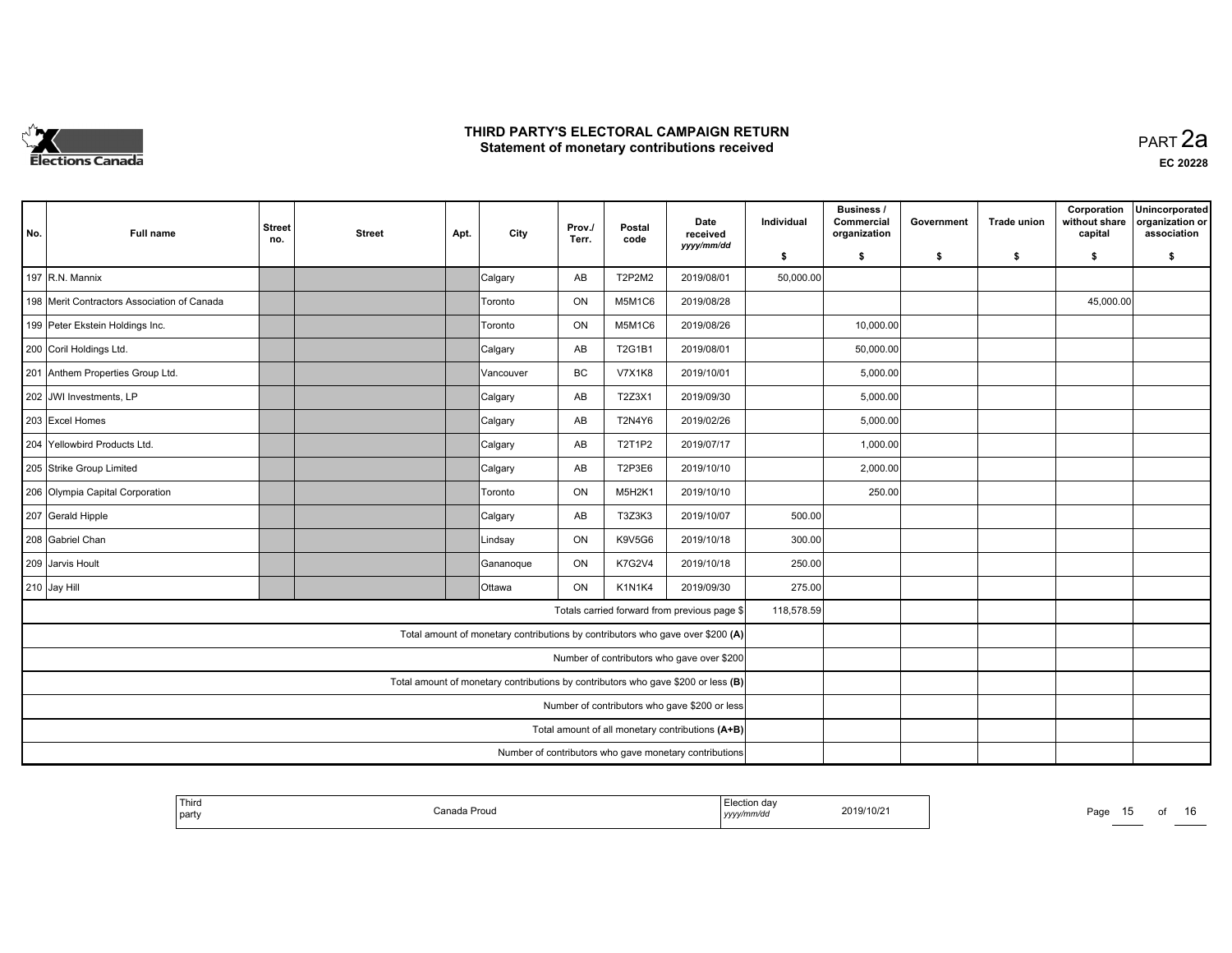

|                                                                                   |                        |                      |               |      |                                                                                |                 |                |                                                        |            | <b>Business /</b>          |            |                    | Corporation              | Unincorporated                 |
|-----------------------------------------------------------------------------------|------------------------|----------------------|---------------|------|--------------------------------------------------------------------------------|-----------------|----------------|--------------------------------------------------------|------------|----------------------------|------------|--------------------|--------------------------|--------------------------------|
| No.                                                                               | <b>Full name</b>       | <b>Street</b><br>no. | <b>Street</b> | Apt. | City                                                                           | Prov./<br>Terr. | Postal<br>code | Date<br>received                                       | Individual | Commercial<br>organization | Government | <b>Trade union</b> | without share<br>capital | organization or<br>association |
|                                                                                   |                        |                      |               |      |                                                                                |                 |                | yyyy/mm/dd                                             | \$         | \$                         | \$         | -\$                | \$                       | \$                             |
|                                                                                   | 211 Jeremy Duchesne    |                      |               |      | Edmonton                                                                       | AB              | T6R0N5         | 2019/10/18                                             | 225.00     |                            |            |                    |                          |                                |
|                                                                                   | 212 John Soutsos       |                      |               |      | Mississauga                                                                    | ON              | L5M5B8         | 2019/10/19                                             | 225.00     |                            |            |                    |                          |                                |
|                                                                                   | 213 Ken Pope           |                      |               |      | <b>Ottawa</b>                                                                  | ON              | K2P1X3         | 2019/10/18                                             | 250.00     |                            |            |                    |                          |                                |
|                                                                                   | 214 Michael Ankenmann  |                      |               |      | Huntsville                                                                     | ON              | P1H1G7         | 2019/10/18                                             | 250.00     |                            |            |                    |                          |                                |
|                                                                                   | 215 Moses Koh          |                      |               |      | <b>IDelta</b>                                                                  | <b>BC</b>       | <b>V4C5M5</b>  | 2019/10/20                                             | 225.00     |                            |            |                    |                          |                                |
|                                                                                   | 216 Nancy Walten       |                      |               |      | Hamilton                                                                       | ON              | <b>L8L7N9</b>  | 2019/09/28                                             | 250.00     |                            |            |                    |                          |                                |
|                                                                                   | 217 Paul Speer         |                      |               |      | St. Catharines                                                                 | ON              | <b>L2N4M8</b>  | 2019/10/18                                             | 250.00     |                            |            |                    |                          |                                |
|                                                                                   | 218 Peter Boys         |                      |               |      | Stettler                                                                       | AB              | <b>T0C2L0</b>  | 2019/08/29                                             | 225.00     |                            |            |                    |                          |                                |
|                                                                                   | 219 Ron Cirotto        |                      |               |      | Burlington                                                                     | ON              | L7T3H7         | 2019/08/19                                             | 300.00     |                            |            |                    |                          |                                |
|                                                                                   | 220 Sheldon Meingarten |                      |               |      | Scarborough                                                                    | ON              | M1W1R7         | 2019/10/18                                             | 250.00     |                            |            |                    |                          |                                |
|                                                                                   |                        |                      |               |      |                                                                                |                 |                |                                                        |            |                            |            |                    |                          |                                |
|                                                                                   |                        |                      |               |      |                                                                                |                 |                |                                                        |            |                            |            |                    |                          |                                |
|                                                                                   |                        |                      |               |      |                                                                                |                 |                |                                                        |            |                            |            |                    |                          |                                |
|                                                                                   |                        |                      |               |      |                                                                                |                 |                |                                                        |            |                            |            |                    |                          |                                |
|                                                                                   |                        |                      |               |      |                                                                                |                 |                | Totals carried forward from previous page \$           | 169,903.59 | 78,250.00                  |            |                    | 45,000.00                |                                |
|                                                                                   |                        |                      |               |      | Total amount of monetary contributions by contributors who gave over \$200 (A) |                 |                |                                                        | 172,353.59 | 78,250.00                  |            |                    | 45,000.00                |                                |
|                                                                                   |                        |                      |               |      |                                                                                |                 |                | Number of contributors who gave over \$200             | 211        |                            |            |                    |                          |                                |
| Total amount of monetary contributions by contributors who gave \$200 or less (B) |                        |                      |               |      |                                                                                |                 |                |                                                        |            |                            |            |                    |                          |                                |
| Number of contributors who gave \$200 or less                                     |                        |                      |               |      |                                                                                |                 |                |                                                        |            | 3,418                      |            |                    |                          |                                |
| Total amount of all monetary contributions (A+B)                                  |                        |                      |               |      |                                                                                |                 |                |                                                        |            | 78,250.00                  |            |                    | 45,000.00                |                                |
|                                                                                   |                        |                      |               |      |                                                                                |                 |                | Number of contributors who gave monetary contributions | 3,638      |                            |            |                    |                          |                                |

|  | Third<br>part | Proug | יים ח<br>,,,,,,,,,<br><br>. | 2019/10/21 | Page | . . | റി | 10. |
|--|---------------|-------|-----------------------------|------------|------|-----|----|-----|
|--|---------------|-------|-----------------------------|------------|------|-----|----|-----|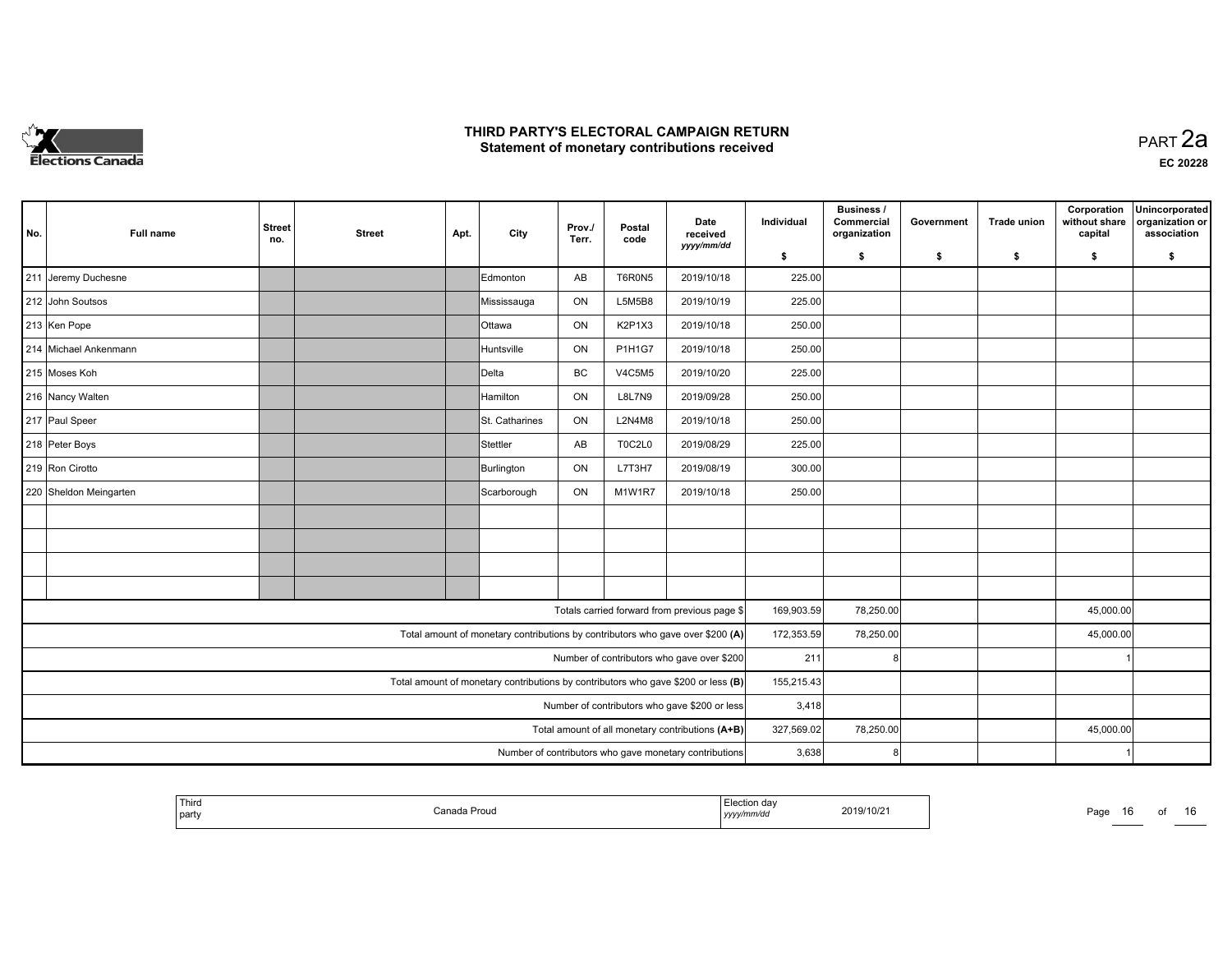

of 1

|                                                                                         | No.                                                        | Full name | <b>Street</b><br>no. | <b>Street</b> | Apt. | City | Prov.<br>Terr. | Postal<br>code | Date<br>received<br>yyyy/mm/dd                                                     | Individual | <b>Business /</b><br>Commercial<br>organization | Government | Trade union | Corporation<br>without share<br>capital | Unincorporated<br>organization or<br>association |
|-----------------------------------------------------------------------------------------|------------------------------------------------------------|-----------|----------------------|---------------|------|------|----------------|----------------|------------------------------------------------------------------------------------|------------|-------------------------------------------------|------------|-------------|-----------------------------------------|--------------------------------------------------|
|                                                                                         |                                                            |           |                      |               |      |      |                |                |                                                                                    | \$         | \$                                              | \$         | \$          | \$                                      | \$                                               |
|                                                                                         |                                                            |           |                      |               |      |      |                |                |                                                                                    |            |                                                 |            |             |                                         |                                                  |
|                                                                                         |                                                            |           |                      |               |      |      |                |                |                                                                                    |            |                                                 |            |             |                                         |                                                  |
|                                                                                         |                                                            |           |                      |               |      |      |                |                |                                                                                    |            |                                                 |            |             |                                         |                                                  |
|                                                                                         |                                                            |           |                      |               |      |      |                |                |                                                                                    |            |                                                 |            |             |                                         |                                                  |
|                                                                                         |                                                            |           |                      |               |      |      |                |                |                                                                                    |            |                                                 |            |             |                                         |                                                  |
|                                                                                         |                                                            |           |                      |               |      |      |                |                |                                                                                    |            |                                                 |            |             |                                         |                                                  |
|                                                                                         |                                                            |           |                      |               |      |      |                |                |                                                                                    |            |                                                 |            |             |                                         |                                                  |
|                                                                                         |                                                            |           |                      |               |      |      |                |                |                                                                                    |            |                                                 |            |             |                                         |                                                  |
|                                                                                         |                                                            |           |                      |               |      |      |                |                |                                                                                    |            |                                                 |            |             |                                         |                                                  |
|                                                                                         |                                                            |           |                      |               |      |      |                |                |                                                                                    |            |                                                 |            |             |                                         |                                                  |
|                                                                                         |                                                            |           |                      |               |      |      |                |                |                                                                                    |            |                                                 |            |             |                                         |                                                  |
|                                                                                         |                                                            |           |                      |               |      |      |                |                |                                                                                    |            |                                                 |            |             |                                         |                                                  |
|                                                                                         |                                                            |           |                      |               |      |      |                |                |                                                                                    |            |                                                 |            |             |                                         |                                                  |
|                                                                                         |                                                            |           |                      |               |      |      |                |                |                                                                                    |            |                                                 |            |             |                                         |                                                  |
|                                                                                         |                                                            |           |                      |               |      |      |                |                |                                                                                    |            |                                                 |            |             |                                         |                                                  |
|                                                                                         |                                                            |           |                      |               |      |      |                |                | Totals carried forward from previous page \$                                       |            |                                                 |            |             |                                         |                                                  |
|                                                                                         |                                                            |           |                      |               |      |      |                |                | Total amount of non-monetary contributions by contributors who gave over \$200 (A) |            |                                                 |            |             |                                         |                                                  |
| Number of contributors who gave over \$200                                              |                                                            |           |                      |               |      |      |                |                |                                                                                    |            |                                                 |            |             |                                         |                                                  |
| Total amount of non-monetary contributions by contributors who gave \$200 or less $(B)$ |                                                            |           |                      |               |      |      |                |                |                                                                                    |            |                                                 |            |             |                                         |                                                  |
| Number of contributors who gave \$200 or less                                           |                                                            |           |                      |               |      |      |                |                |                                                                                    |            |                                                 |            |             |                                         |                                                  |
| Total amount of all non-monetary contributions (A+B)                                    |                                                            |           |                      |               |      |      |                |                |                                                                                    |            |                                                 |            |             |                                         |                                                  |
|                                                                                         |                                                            |           |                      |               |      |      |                |                |                                                                                    |            |                                                 |            |             |                                         |                                                  |
|                                                                                         | Number of contributors who gave non-monetary contributions |           |                      |               |      |      |                |                |                                                                                    |            |                                                 |            |             |                                         |                                                  |

| Third<br>part | Proud<br>`anads |  | 2019/10/21 | Page |  |
|---------------|-----------------|--|------------|------|--|
|---------------|-----------------|--|------------|------|--|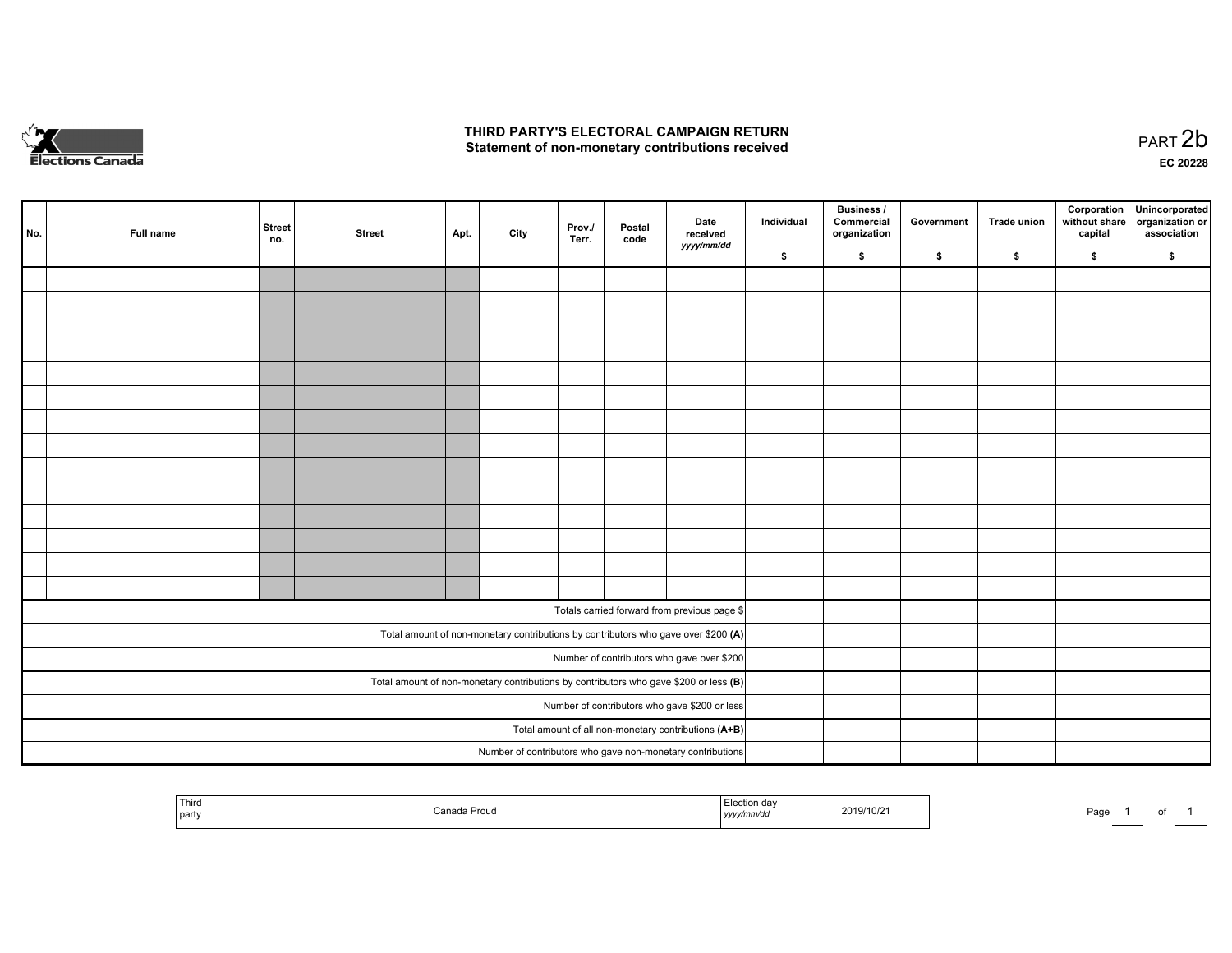

## **THIRD PARTY'S ELECTORAL CAMPAIGN RETURN STATE:** PRACT OF OPPRESS TO PART 2C STATE STATE STATE STATE STATE STATE STATE STATE STATE STATE STATE STATE STA<br>PART 2C Statement of operating loans received

|                                                                 | No. | Full name | <b>Street</b><br>no. | <b>Street</b> | Apt. | City | Prov./<br>Terr. | Postal<br>code | Date<br>received                                             | Individual | <b>Business /</b><br>Commercial<br>organization | Government | Trade union | capital | Corporation Unincorporated<br>without share   organization or<br>association |
|-----------------------------------------------------------------|-----|-----------|----------------------|---------------|------|------|-----------------|----------------|--------------------------------------------------------------|------------|-------------------------------------------------|------------|-------------|---------|------------------------------------------------------------------------------|
|                                                                 |     |           |                      |               |      |      |                 |                | yyyy/mm/dd                                                   | \$         | \$                                              | \$         | \$          | \$      | \$                                                                           |
|                                                                 |     |           |                      |               |      |      |                 |                |                                                              |            |                                                 |            |             |         |                                                                              |
|                                                                 |     |           |                      |               |      |      |                 |                |                                                              |            |                                                 |            |             |         |                                                                              |
|                                                                 |     |           |                      |               |      |      |                 |                |                                                              |            |                                                 |            |             |         |                                                                              |
|                                                                 |     |           |                      |               |      |      |                 |                |                                                              |            |                                                 |            |             |         |                                                                              |
|                                                                 |     |           |                      |               |      |      |                 |                |                                                              |            |                                                 |            |             |         |                                                                              |
|                                                                 |     |           |                      |               |      |      |                 |                |                                                              |            |                                                 |            |             |         |                                                                              |
|                                                                 |     |           |                      |               |      |      |                 |                |                                                              |            |                                                 |            |             |         |                                                                              |
|                                                                 |     |           |                      |               |      |      |                 |                |                                                              |            |                                                 |            |             |         |                                                                              |
|                                                                 |     |           |                      |               |      |      |                 |                |                                                              |            |                                                 |            |             |         |                                                                              |
|                                                                 |     |           |                      |               |      |      |                 |                |                                                              |            |                                                 |            |             |         |                                                                              |
|                                                                 |     |           |                      |               |      |      |                 |                |                                                              |            |                                                 |            |             |         |                                                                              |
|                                                                 |     |           |                      |               |      |      |                 |                |                                                              |            |                                                 |            |             |         |                                                                              |
|                                                                 |     |           |                      |               |      |      |                 |                |                                                              |            |                                                 |            |             |         |                                                                              |
|                                                                 |     |           |                      |               |      |      |                 |                |                                                              |            |                                                 |            |             |         |                                                                              |
|                                                                 |     |           |                      |               |      |      |                 |                | Totals carried forward from previous page \$                 |            |                                                 |            |             |         |                                                                              |
|                                                                 |     |           |                      |               |      |      |                 |                | Total amount of loans by lenders who provided over \$200 (A) |            |                                                 |            |             |         |                                                                              |
| Number of lenders who provided over \$200                       |     |           |                      |               |      |      |                 |                |                                                              |            |                                                 |            |             |         |                                                                              |
| Total amount of loans by lenders who provided \$200 or less (B) |     |           |                      |               |      |      |                 |                |                                                              |            |                                                 |            |             |         |                                                                              |
| Number of lenders who provided \$200 or less                    |     |           |                      |               |      |      |                 |                |                                                              |            |                                                 |            |             |         |                                                                              |
|                                                                 |     |           |                      |               |      |      |                 |                | Total amount of all loans (A+B)                              |            |                                                 |            |             |         |                                                                              |
|                                                                 |     |           |                      |               |      |      |                 |                | Number of all lenders who provided loans                     |            |                                                 |            |             |         |                                                                              |

| ' Thira<br>party | a Proud | 'on da<br>2019/10/21<br>,,,,, | Page<br>. |
|------------------|---------|-------------------------------|-----------|
|------------------|---------|-------------------------------|-----------|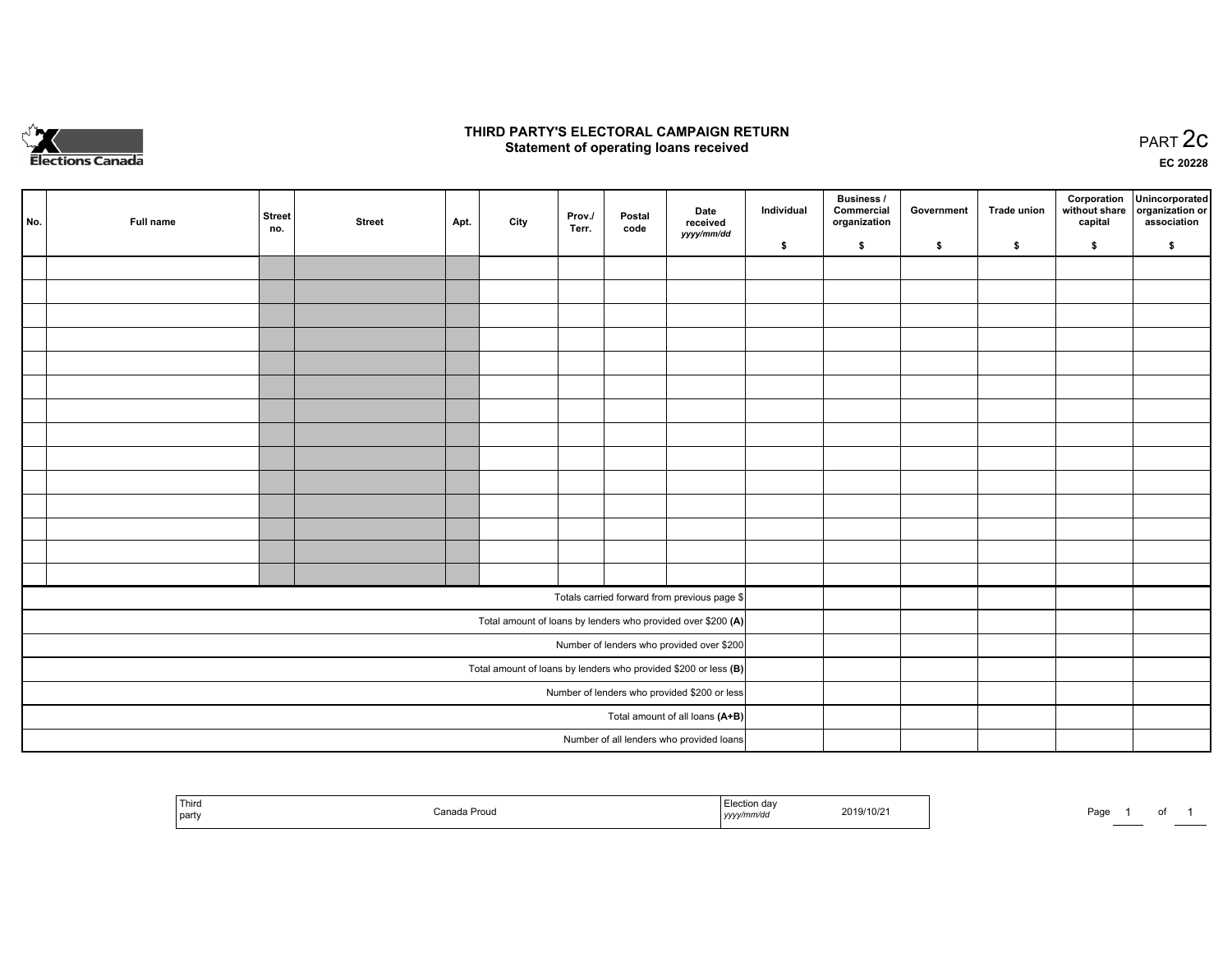# **Elections Canada**

# **THIRD PARTY'S ELECTORAL CAMPAIGN RETURN Summary of inflows**

| PART <sub>2d</sub> |  |
|--------------------|--|
| EC 20228           |  |

| No.          | Type of contributor / lender                 | <b>Monetary</b><br>contributions<br>(Part 2a) | Non-monetary<br>contributions<br>(Part 2b) | Loans<br>(Part 2c) | <b>Total</b> | Number of<br>contributors and<br>lenders |
|--------------|----------------------------------------------|-----------------------------------------------|--------------------------------------------|--------------------|--------------|------------------------------------------|
|              |                                              | \$                                            | \$                                         | \$                 | \$           |                                          |
| 1.           | Individuals                                  | 327,569.02                                    |                                            |                    | 327,569.02   | 3,638                                    |
| 2.           | Businesses / Commercial organizations        | 78,250.00                                     |                                            |                    | 78,250.00    | 8                                        |
| 3.           | Governments                                  |                                               |                                            |                    |              |                                          |
| 4.           | Trade unions                                 |                                               |                                            |                    |              |                                          |
| 5.           | Corporations without share capital           | 45,000.00                                     |                                            |                    | 45,000.00    |                                          |
| 6.           | Unincorporated organizations or associations |                                               |                                            |                    |              |                                          |
| 7.           | Total (items 1 to 6)                         | 450,819.02                                    |                                            |                    | 450,819.02   | 3,647                                    |
| <b>Total</b> |                                              |                                               |                                            |                    |              |                                          |
| 8.           | Amount of third party's resources used       |                                               |                                            |                    |              |                                          |
| 9.           | Grand total (items 7 and 8)                  | 450,819.02                                    |                                            |                    | 450,819.02   | 3,647                                    |

| Third<br>party | Canada Proud | Election dav<br>yyyy/mm/dd<br>yyyy. | 2019/10/21 |
|----------------|--------------|-------------------------------------|------------|
|----------------|--------------|-------------------------------------|------------|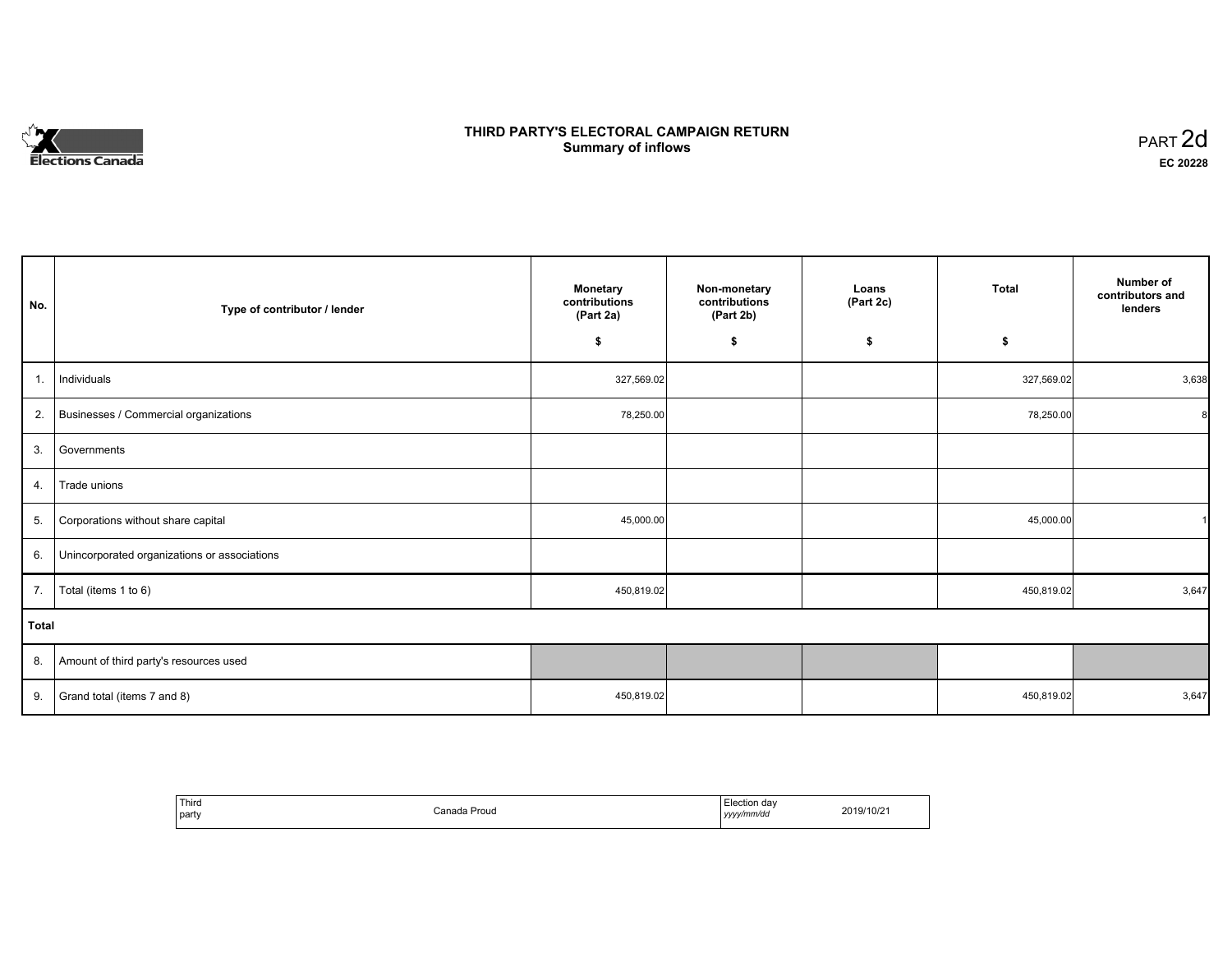

# **THIRD PARTY'S ELECTORAL CAMPAIGN RETURN Statement of expenses incurred for regulated activities that take place during the pre-election period**  *(Only applicable to a fixed-date general election)*

PART 3a **EC 20228**

For a list of expense types, expense categories and expense subcategories, refer to Annex II in the Instructions.

| No. | Date<br>incurred<br>yyyy/mm/dd | <b>ED Code</b><br>(if applicable) | Supplier                  | <b>Expense type</b>  | <b>Expense</b><br>category | <b>Expense</b><br>subcategory | <b>Starting date</b><br>of activity,<br>advertisement<br>or survey<br>yyyy/mm/dd | <b>Ending date</b><br>of activity,<br>advertisement<br>or survey<br>yyyy/mm/dd | Place of activity or<br>advertisement        | <b>Expense amount</b><br>\$ |
|-----|--------------------------------|-----------------------------------|---------------------------|----------------------|----------------------------|-------------------------------|----------------------------------------------------------------------------------|--------------------------------------------------------------------------------|----------------------------------------------|-----------------------------|
|     | 2019/09/04                     |                                   | Mobilize Media Group Ltd. | Partisan Advertising | Advertising                | <b>Production Costs</b>       | 2019/07/10                                                                       | 2019/08/31                                                                     | Social Media                                 | 11,300.00                   |
|     | 2019/08/27                     |                                   | Mobilize Media Group Ltd. | Partisan Advertising | Advertising                | Content Boosting              | 2019/07/10                                                                       | 2019/08/01                                                                     | Facebook/Instagram                           | 23,800.90                   |
|     | 2019/08/27                     |                                   | Mobilize Media Group Ltd. | Partisan Advertising | Advertising                | Content Boosting              | 2019/08/02                                                                       | 2019/08/15                                                                     | Facebook/Instagram                           | 8,864.00                    |
|     | 2019/08/31                     |                                   | Mobilize Media Group Ltd. | Partisan Advertising | Advertising                | Content Boosting              | 2019/08/16                                                                       | 2019/08/30                                                                     | Facebook/Instagram                           | 27,900.51                   |
|     | 2019/09/10                     |                                   | Mobilize Media Group Ltd. | Partisan Advertising | Advertising                | Content Boosting              | 2019/08/31                                                                       | 2019/09/10                                                                     | Facebook/Instagram                           | 24,376.00                   |
|     |                                |                                   |                           |                      |                            |                               |                                                                                  |                                                                                |                                              |                             |
|     |                                |                                   |                           |                      |                            |                               |                                                                                  |                                                                                |                                              |                             |
|     |                                |                                   |                           |                      |                            |                               |                                                                                  |                                                                                |                                              |                             |
|     |                                |                                   |                           |                      |                            |                               |                                                                                  |                                                                                |                                              |                             |
|     |                                |                                   |                           |                      |                            |                               |                                                                                  |                                                                                |                                              |                             |
|     |                                |                                   |                           |                      |                            |                               |                                                                                  |                                                                                |                                              |                             |
|     |                                |                                   |                           |                      |                            |                               |                                                                                  |                                                                                |                                              |                             |
|     |                                |                                   |                           |                      |                            |                               |                                                                                  |                                                                                |                                              |                             |
|     |                                |                                   |                           |                      |                            |                               |                                                                                  |                                                                                |                                              |                             |
|     |                                |                                   |                           |                      |                            |                               |                                                                                  |                                                                                |                                              |                             |
|     |                                |                                   |                           |                      |                            |                               |                                                                                  |                                                                                |                                              |                             |
|     |                                |                                   |                           |                      |                            |                               |                                                                                  |                                                                                |                                              |                             |
|     |                                |                                   |                           |                      |                            |                               |                                                                                  |                                                                                | Totals carried forward from previous page \$ |                             |
|     |                                |                                   |                           |                      |                            |                               |                                                                                  |                                                                                | Total \$                                     | 96,241.41                   |

| <sup>1</sup> Third<br>  party | n<br>`anar<br>Canada Proud | $ $ yyyy $\prime$ | 2019/10/21<br>the contract of the contract of the contract of the contract of the contract of | ∍∼מ<br>'au |  |  |  |
|-------------------------------|----------------------------|-------------------|-----------------------------------------------------------------------------------------------|------------|--|--|--|
|-------------------------------|----------------------------|-------------------|-----------------------------------------------------------------------------------------------|------------|--|--|--|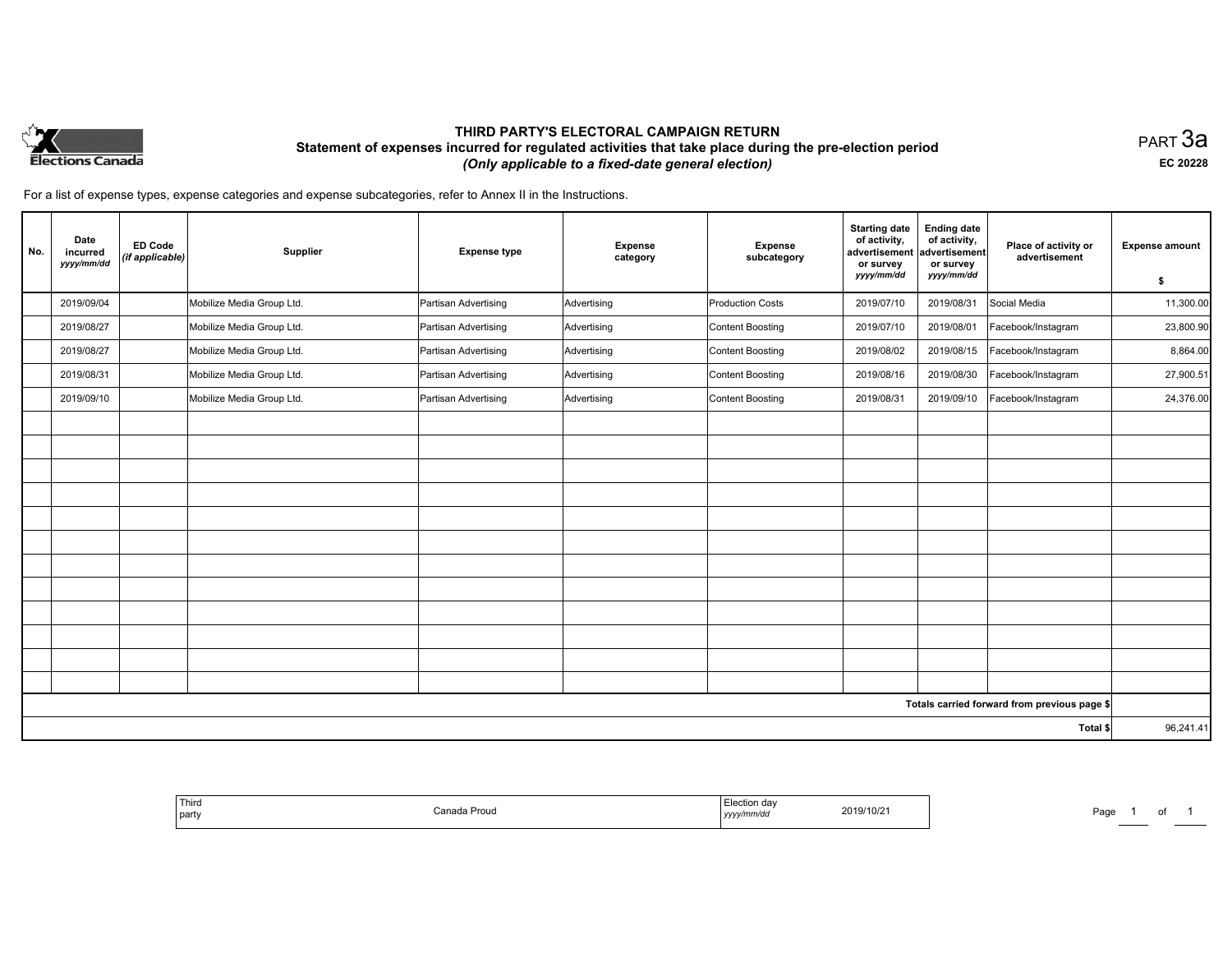

# **THIRD PARTY'S ELECTORAL CAMPAIGN RETURN Statement of expenses incurred for regulated activities that take place during the election period**<br>PART  $3\mathsf{b}$

**EC 20228**

For a list of expense types, expense categories and expense subcategories, refer to Annex II in the Instructions.

| No.            | Date<br>incurred<br>yyyy/mm/dd | <b>ED Code</b><br>(if applicable) | <b>Supplier</b>           | <b>Expense type</b>         | <b>Expense</b><br>category | <b>Expense</b><br>subcategory | <b>Starting date</b><br>of activity,<br>advertisement<br>or survey<br>yyyy/mm/dd | <b>Ending date</b><br>of activity,<br>advertisement<br>or survey<br>yyyy/mm/dd | Place of activity or<br>advertisement        |            |
|----------------|--------------------------------|-----------------------------------|---------------------------|-----------------------------|----------------------------|-------------------------------|----------------------------------------------------------------------------------|--------------------------------------------------------------------------------|----------------------------------------------|------------|
|                | 2019/09/11                     |                                   | Mobilize Media Group Ltd. | <b>Election Survey</b>      | <b>Election Survey</b>     | Election Survey               | 2019/09/11                                                                       | 2019/10/21                                                                     | SurveyMonkey                                 | 1.188.00   |
| $\overline{2}$ | 2019/09/11                     |                                   | Mobilize Media Group Ltd. | <b>Election Advertising</b> | Advertising                | Print Media                   | 2019/09/12                                                                       | 2019/10/17                                                                     | Atash Media                                  | 1,152.60   |
| 3              | 2019/09/11                     |                                   | Mobilize Media Group Ltd. | <b>Election Advertising</b> | Advertising                | Print Media                   | 2019/09/14                                                                       | 2019/08/14                                                                     | Korea Times Daily                            | 2,034.00   |
| $\overline{4}$ | 2019/09/11                     |                                   | Mobilize Media Group Ltd. | <b>Election Advertising</b> | Advertising                | Print Media                   | 2019/09/10                                                                       | 2019/10/15                                                                     | Canadian Punjab Time                         | 1,785.00   |
| 5              | 2019/09/14                     |                                   | Mobilize Media Group Ltd. | <b>Election Advertising</b> | Advertising                | Content Boosting              | 2019/09/12                                                                       | 2019/09/14                                                                     | Facebook/Instagram                           | 8,724.00   |
| 6              | 2019/09/23                     |                                   | Mobilize Media Group Ltd. | <b>Election Advertising</b> | Advertising                | Content Boosting              | 2019/09/15                                                                       | 2019/09/22                                                                     | Facebook/Instagram                           | 26,592.00  |
|                | 2019/09/28                     |                                   | Mobilize Media Group Ltd. | <b>Election Advertising</b> | Advertising                | <b>Production Costs</b>       | 2019/09/01                                                                       | 2019/09/30                                                                     | Social Media                                 | 11,300.00  |
| 8              | 2019/09/30                     |                                   | Mobilize Media Group Ltd. | <b>Election Advertising</b> | Advertising                | Content Boosting              | 2019/09/23                                                                       | 2019/09/30                                                                     | Facebook/Instagram                           | 31,025.60  |
| 9              | 2019/10/07                     |                                   | Mobilize Media Group Ltd. | <b>Election Advertising</b> | Advertising                | Content Boosting              | 2019/10/01                                                                       | 2019/10/06                                                                     | Facebook/Instagram                           | 36,564.00  |
| 10             | 2019/10/14                     |                                   | Mobilize Media Group Ltd. | <b>Election Advertising</b> | Advertising                | Content Boosting              | 2019/10/07                                                                       | 2019/10/13                                                                     | Facebook/Instagram                           | 43,212.08  |
| 11             | 2019/10/03                     |                                   | Mobilize Media Group Ltd. | <b>Election Advertising</b> | Advertising                | Production Costs              | 2019/10/01                                                                       | 2019/10/21                                                                     | Social Media                                 | 16.950.00  |
| 12             | 2019/09/16                     |                                   | Mobilize Media Group Ltd. | Election Advertisina        | Advertising                | <b>Print Media</b>            | 2019/09/27                                                                       | 2019/09/27                                                                     | Canadian Punjab Time                         | 1.008.00   |
| 13             | 2019/10/18                     |                                   | Mobilize Media Group Ltd. | <b>Election Advertising</b> | Advertising                | Content Boosting              | 2019/10/14                                                                       | 2019/10/17                                                                     | Facebook/Instagram                           | 26,592.00  |
| 14             | 2019/10/21                     |                                   | Mobilize Media Group Ltd. | <b>Election Advertising</b> | Advertising                | Content Boosting              | 2019/10/18                                                                       | 2019/10/18                                                                     | Facebook/Instagram                           | 25,353.89  |
| 15             | 2019/10/21                     |                                   | Mobilize Media Group Ltd. | <b>Election Advertising</b> | Advertising                | Content Boosting              | 2019/10/19                                                                       | 2019/10/21                                                                     | Facebook/Instagram                           | 29,698.40  |
|                |                                |                                   |                           |                             |                            |                               |                                                                                  |                                                                                |                                              |            |
|                |                                |                                   |                           |                             |                            |                               |                                                                                  |                                                                                |                                              |            |
|                |                                |                                   |                           |                             |                            |                               |                                                                                  |                                                                                | Totals carried forward from previous page \$ |            |
|                |                                |                                   |                           |                             |                            |                               |                                                                                  |                                                                                | Total \$                                     | 263,179.57 |

|--|

Page 1 of 1